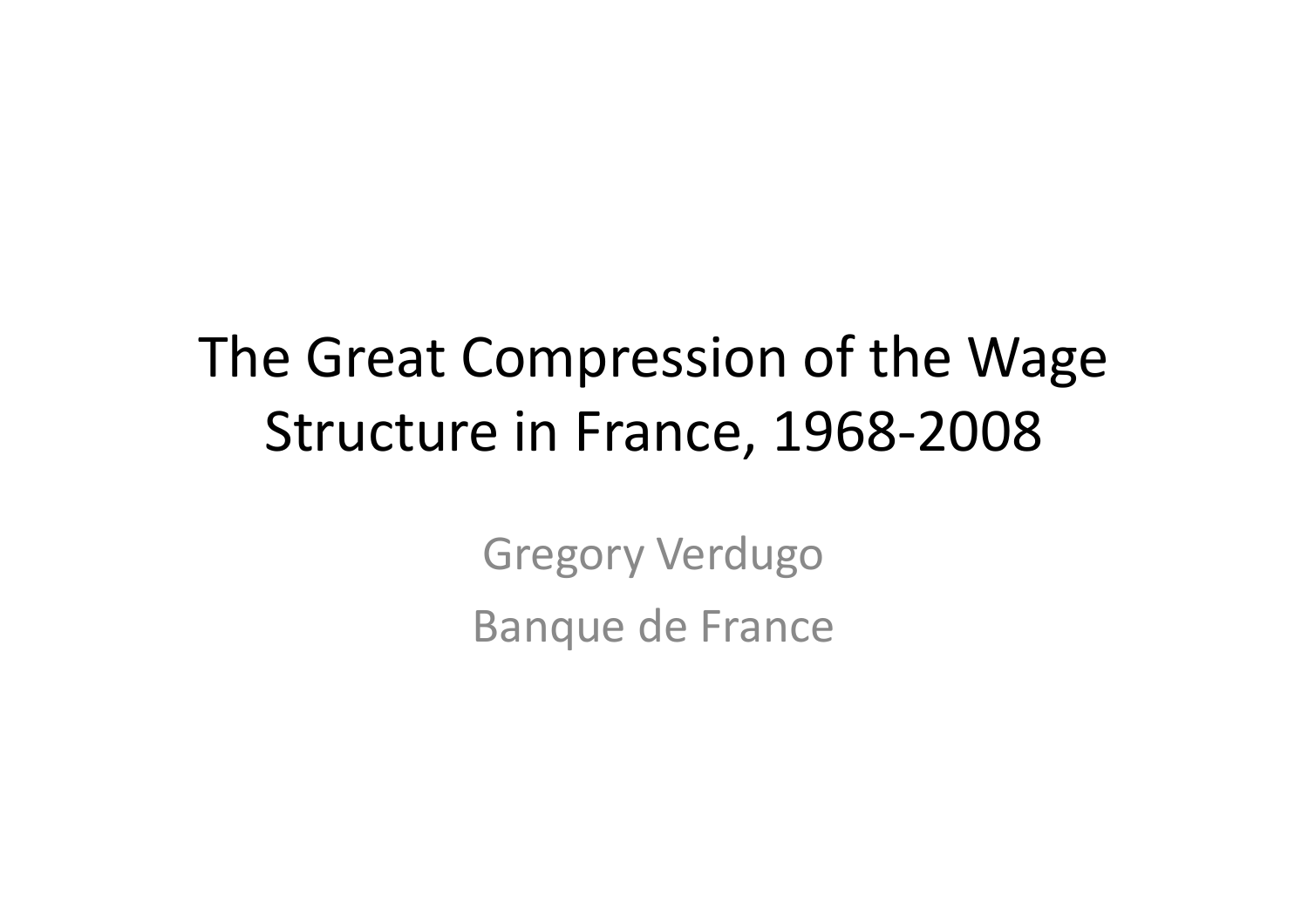# Introduction

- Large literature on wage inequality:
	- –- Increase in dispersion in US, UK, more recently in Germany
	- Other countries less clear (see Atkinson): often stable
	- –- Main explanations: Role of SBTC & Supply-Demand Factors (Katz & Murphy), Institutions (DiNardo & Card). Debate over relative importance of each factor.
- Here, focus on France 1970-2008, Males
	- – $-$  Document relation wage inequality / education supply
	- Emphasize role of differences in the timing of educational expansions with respect to the US or the UK
	- Explain why *upper*-tail wage inequality did not increase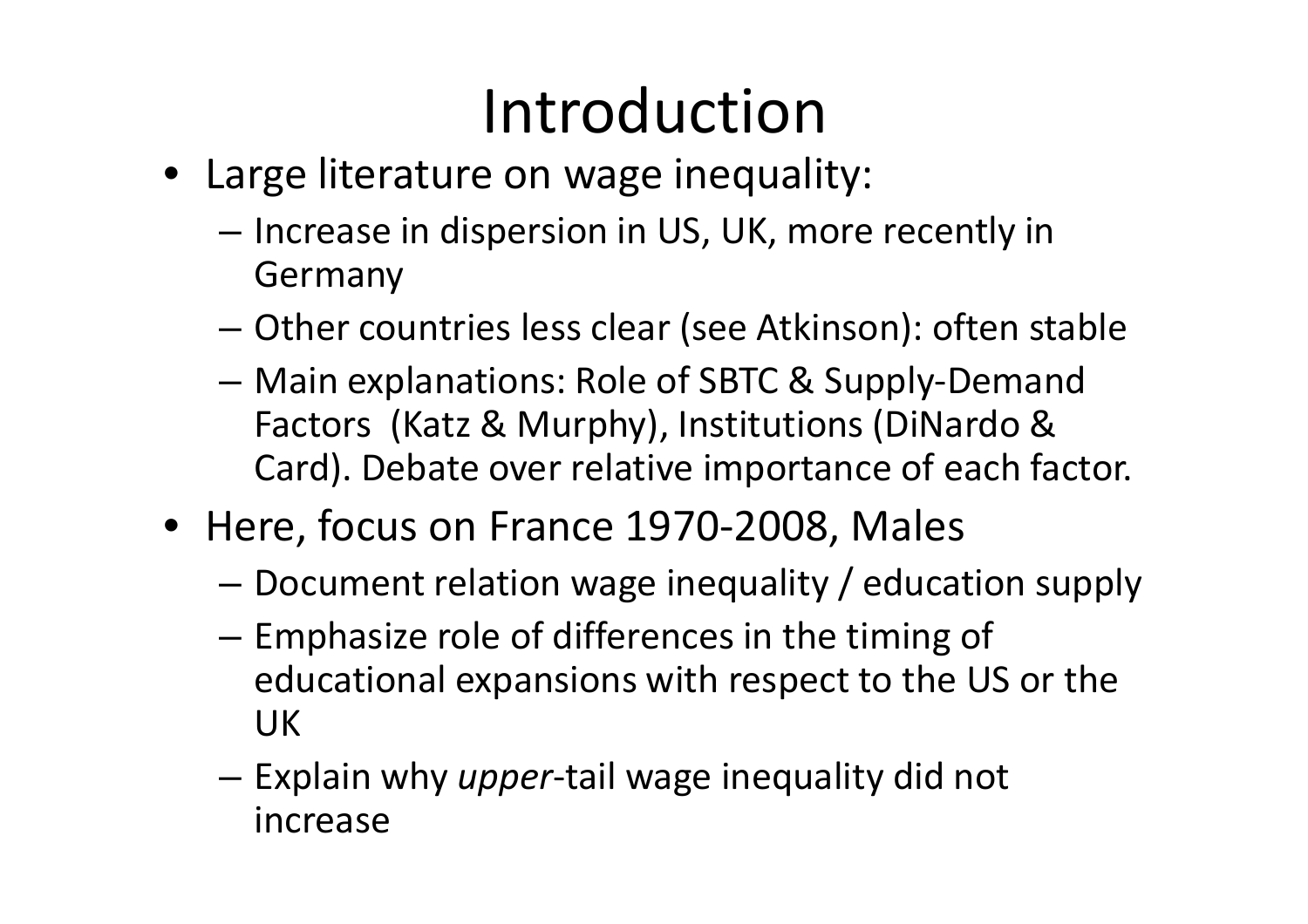#### Specificities of France

- Changes in Supply of education:
	- – Unlike US or UK, large increase in educational attainment in France over the period
		- US/UK: stagnation after 1970 (see Card & Lemieux)
		- France: two periods of rapid expansion between 1970/1978 and after 1990
	- – Part of the differences in recent evolution of wage structure are explained by differences in timing ofeducational expansion between France and US/UK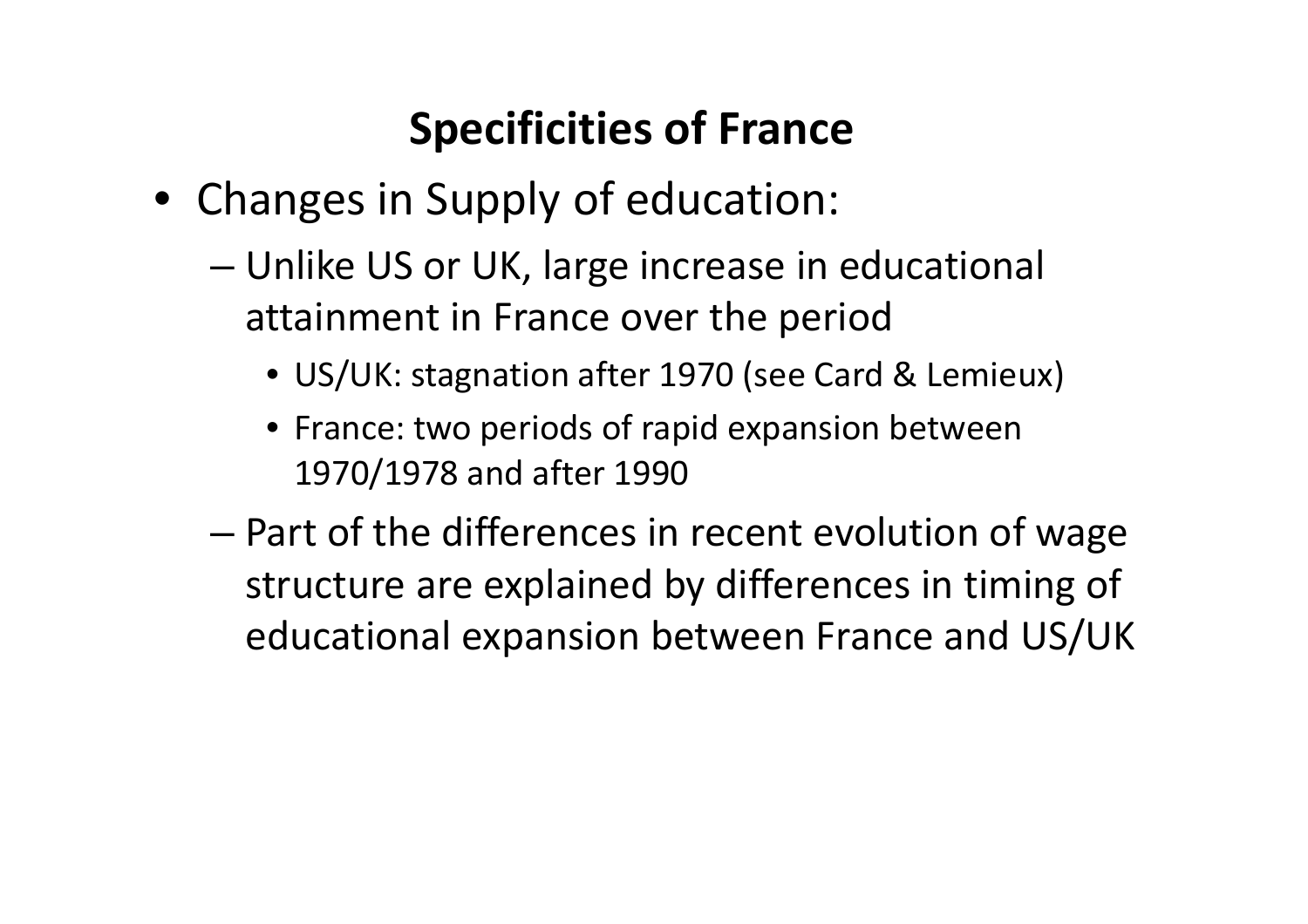# **Outline**

- 1. We describe the evolution of the wage structure
	- –- wage inequality apparently remained stable or declined over time
	- the skill premium decreased substantially within narrowly defined demographic groups
	- $-$  Residual inequality remained unchanged
- 2. Analyze the role of changes in labor force composition in explaining the previous facts.
	- –- Does the decline in wage dispersion or the skill premium over the period reflect a change in employment probabilities across workers? No.
- 3. Use a model with imperfect substitution between age groups to estimate elasticity skill premium/relative supply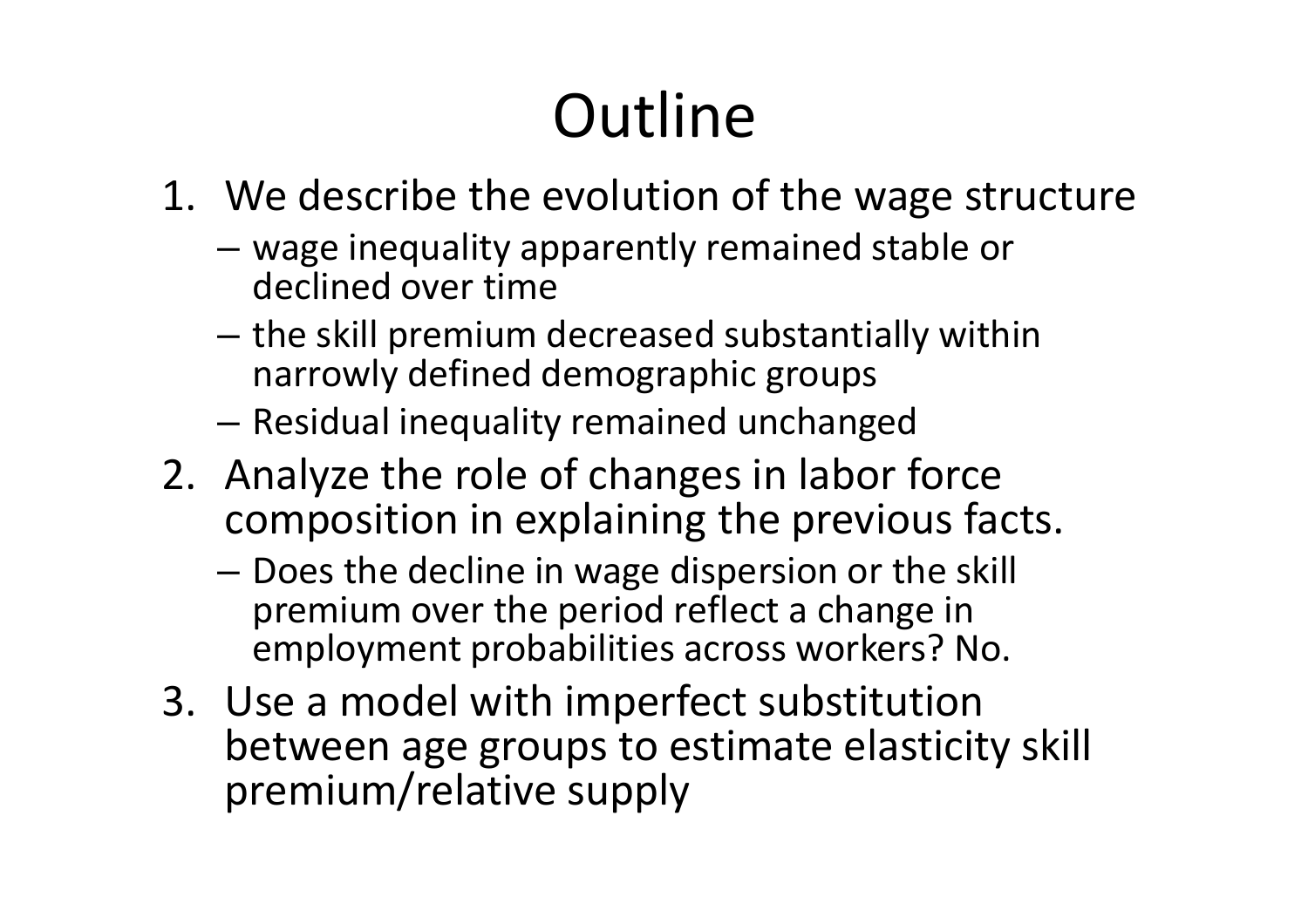# Literature on Wage Inequality

- Card, Lemieux & Kramarz (1999)
	- no relationship between computer utilization across at the<br>end of the 1080s and subsequent wage shapes in France end of the 1980s and subsequent wage change in France
- Goux and Maurin (2000)
	- –- main source of wage inequality in France was not technological but institutional
- Our contribution:
	- Use data up to 2008, while previous studies stopped in 1993
		- Important given the 1990s are characterized by a large increase in education levels in the labor force
	- Look at the relationship education supply / wage inequality
		- Institution such as the minimum wage cannot explain decline in absolute level of the wage of skilled workers
	- – $-$  Control for composition effects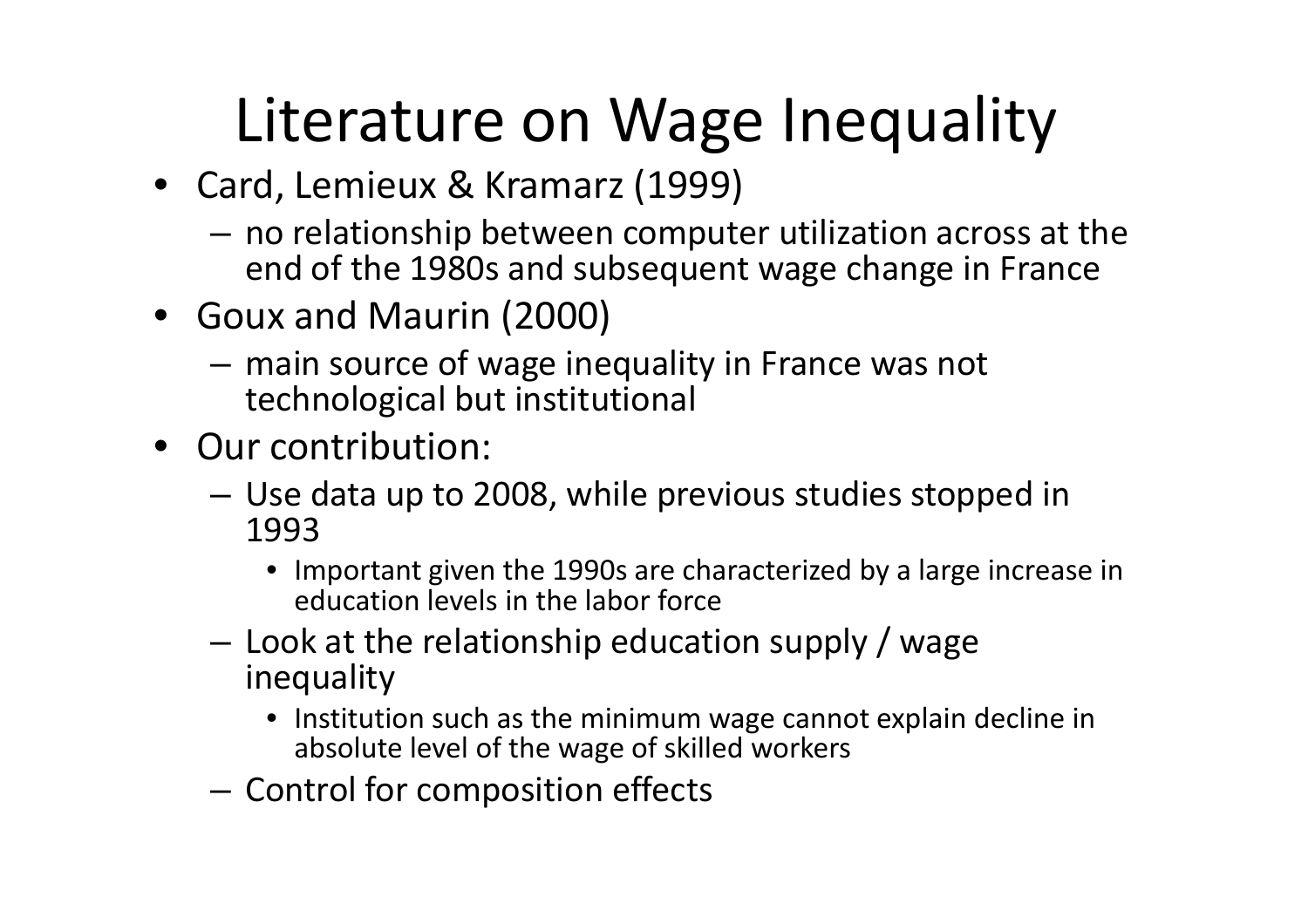## Data

- Use log *real* wages and log wage gap
- LFS 1990-2008: no information on wages before 1990.
- FQP: 1970, 1977, 1985. Annual wages.
- Focus on full time workers.
- DADS: no civil servants, large public firms.
	- and the state of the state Use aggregate series published by INSEE: full time full year.
	- – Micro data from matching DADS-EDP from 1991- 2008.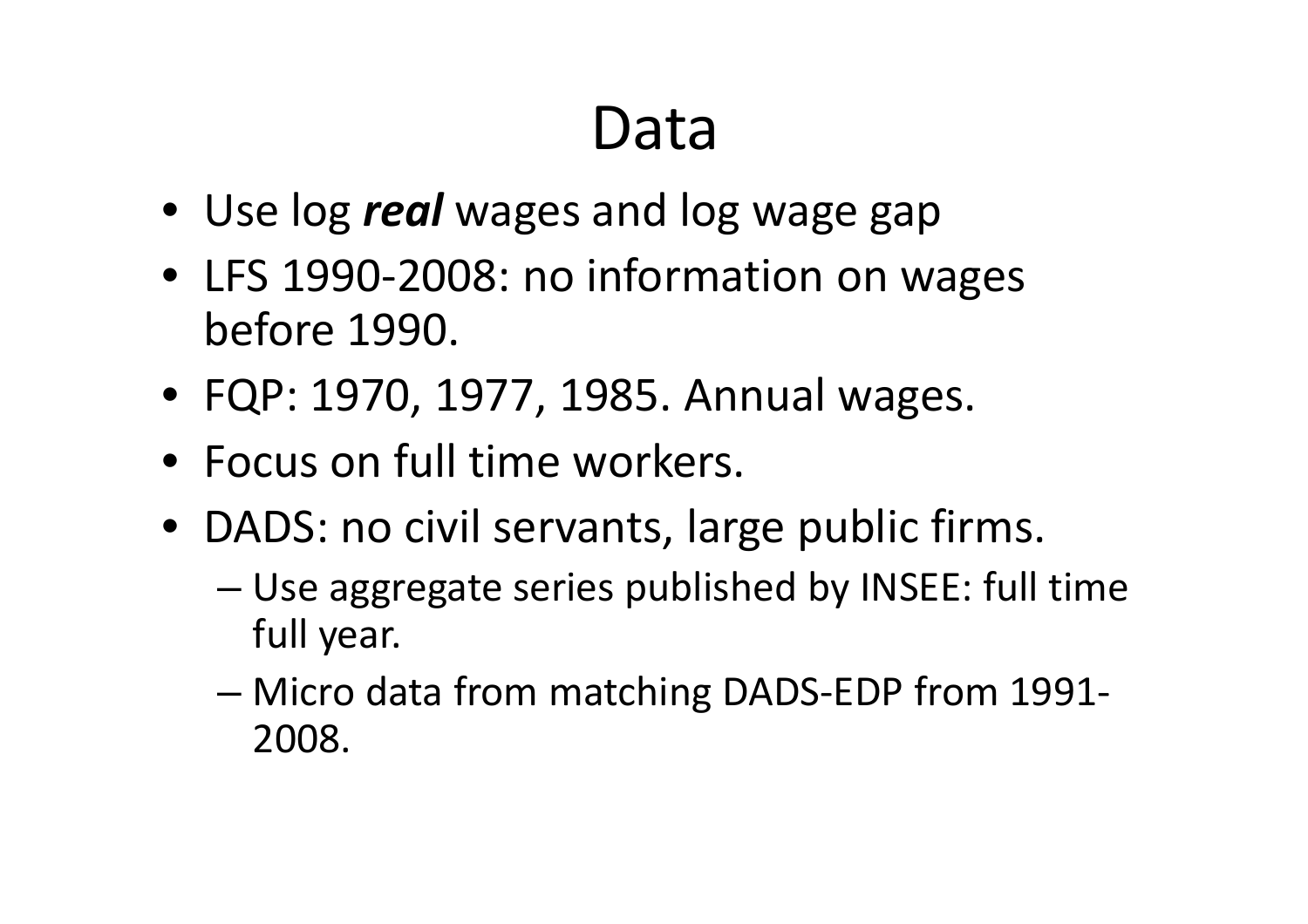#### Education expansion in last 30 years

- Observe large educational expansion in two distinct periods
- Policy changes:
	- – 1953: increase in compulsory schooling from 14 to 16 for cohorts born after 1957.
		- Large acceleration from 1968 to 1975
	- and the state of the state 1985: New high-school diplomas
		- Magnac & Thesmar: most of the increase in education levels due to change in selectivity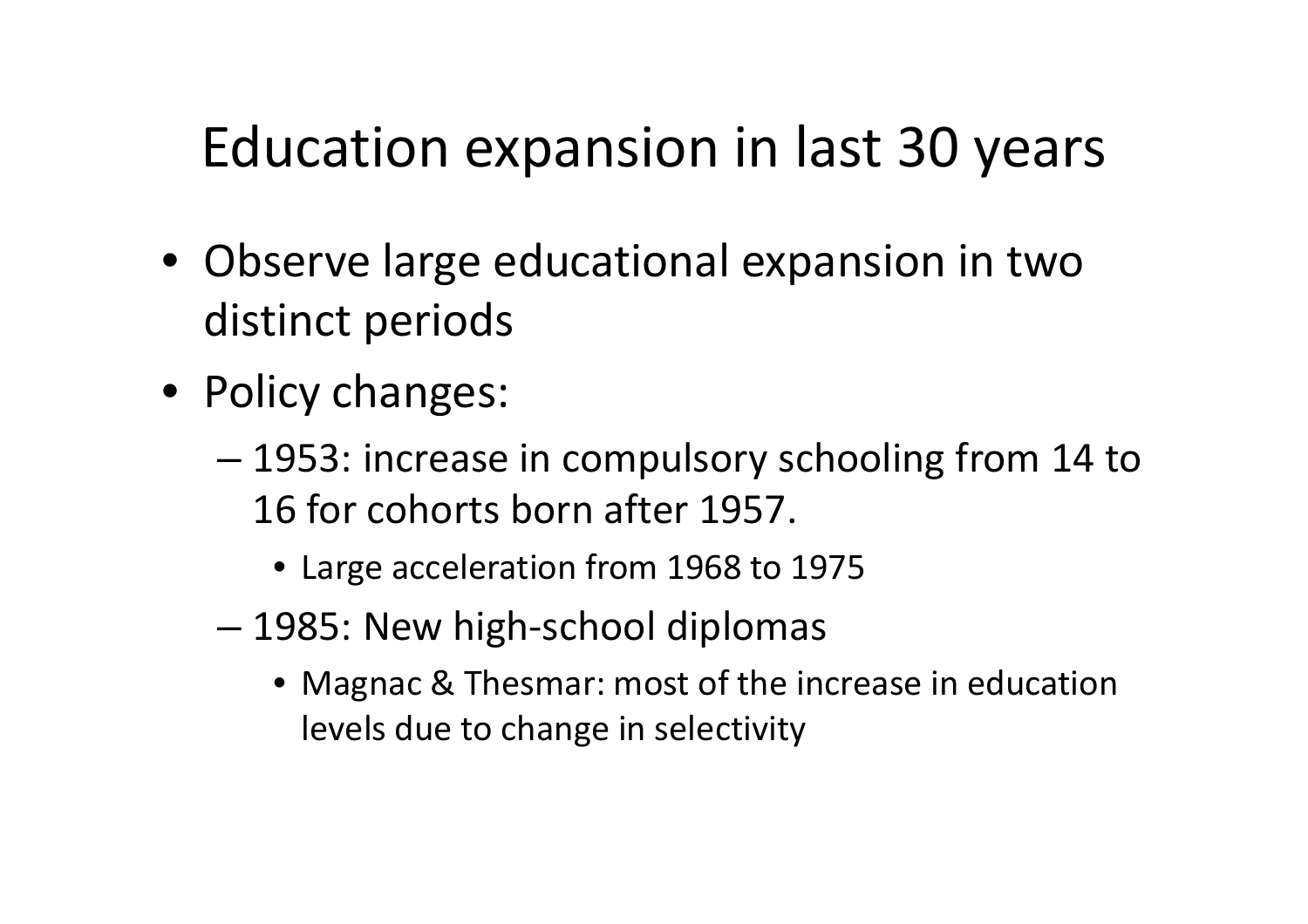|                            |       |         |                                             | Education |      |       |      |       |
|----------------------------|-------|---------|---------------------------------------------|-----------|------|-------|------|-------|
|                            | 1962  | 1968    | 1975                                        | 1982      | 1990 | 1995* | 1999 | 2008* |
| Primary                    | 78.3% | 68.3    | 56.5                                        | 50.2      | 39.5 | 31.2  | 24.5 | 20.6  |
| Secondary                  | 13.0% | 20.1    | 26.1                                        | 28.9      | 35.9 | 38.9  | 40.7 | 37.1  |
| High                       | 4.9%  | 7.5     | 9.5                                         | 11.2      | 11.2 | 12.4  | 14.7 | 18.3  |
| School                     |       |         |                                             |           |      |       |      |       |
| University                 | 3.7%  | 4.2     | 7.8                                         | 9.7       | 13.4 | 17.6  | 20.1 | 24    |
|                            |       |         | <b>Annual Increase in Percentage Points</b> |           |      |       |      |       |
|                            |       |         | of the Share of Skilled workers             |           |      |       |      |       |
| $\Delta >$ High-<br>School | na    | $0.5\%$ | 0.8                                         | 0.5       | 0.5  | 1.1   | 1.2  | 0.8   |

#### Evolution of the level of education of the labor force

Relatively low levels of education at the beginning of the 1960s:

•high-school graduation rate was 70% in US in 1960

•Only 8.6% in France in 1962

•But 42.3% in 2008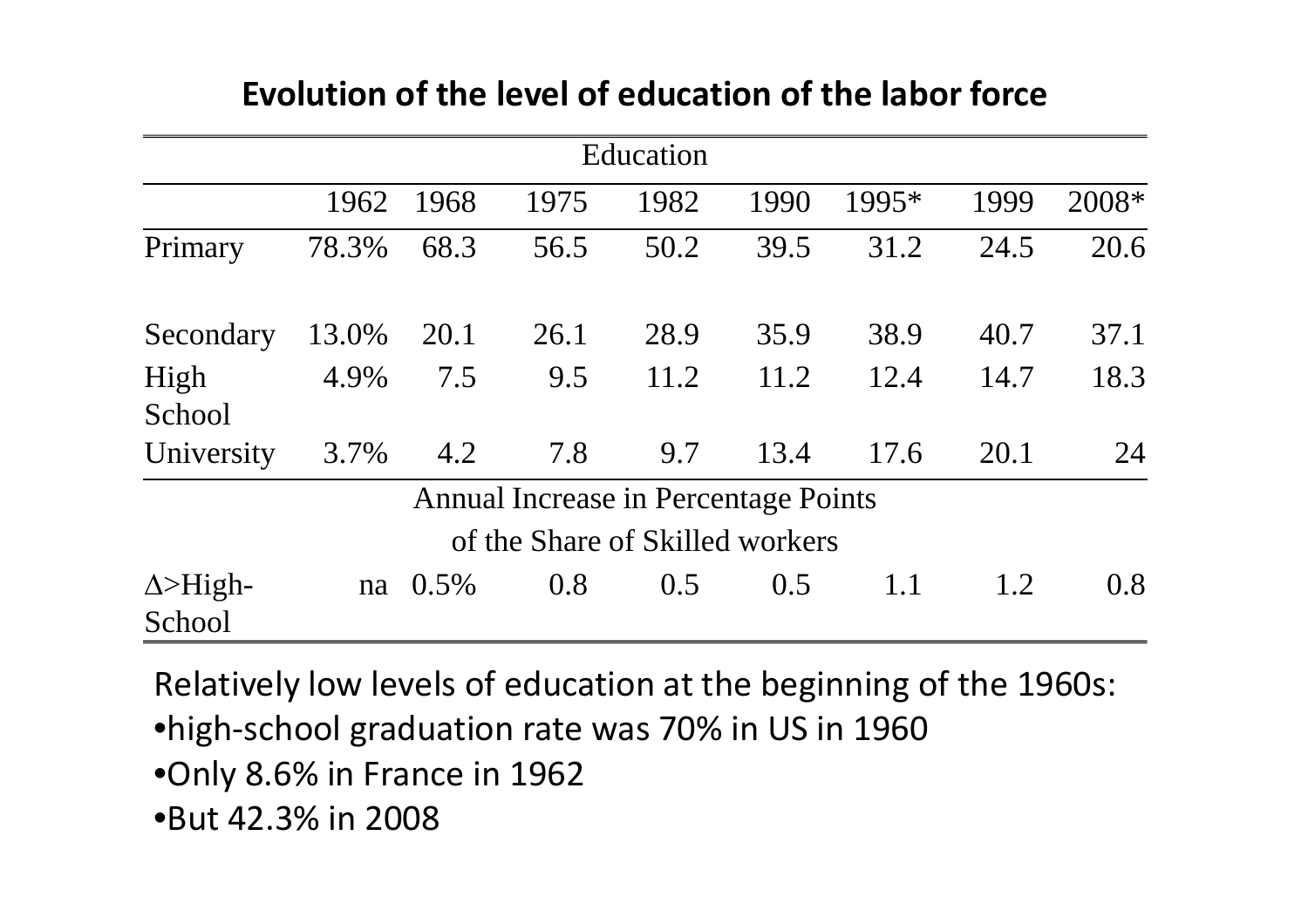

Change in the relative supply of skilled workers: France vs US or UK

Normalized to zero in base year.

Figures from Card & Lemieux for the US & UK.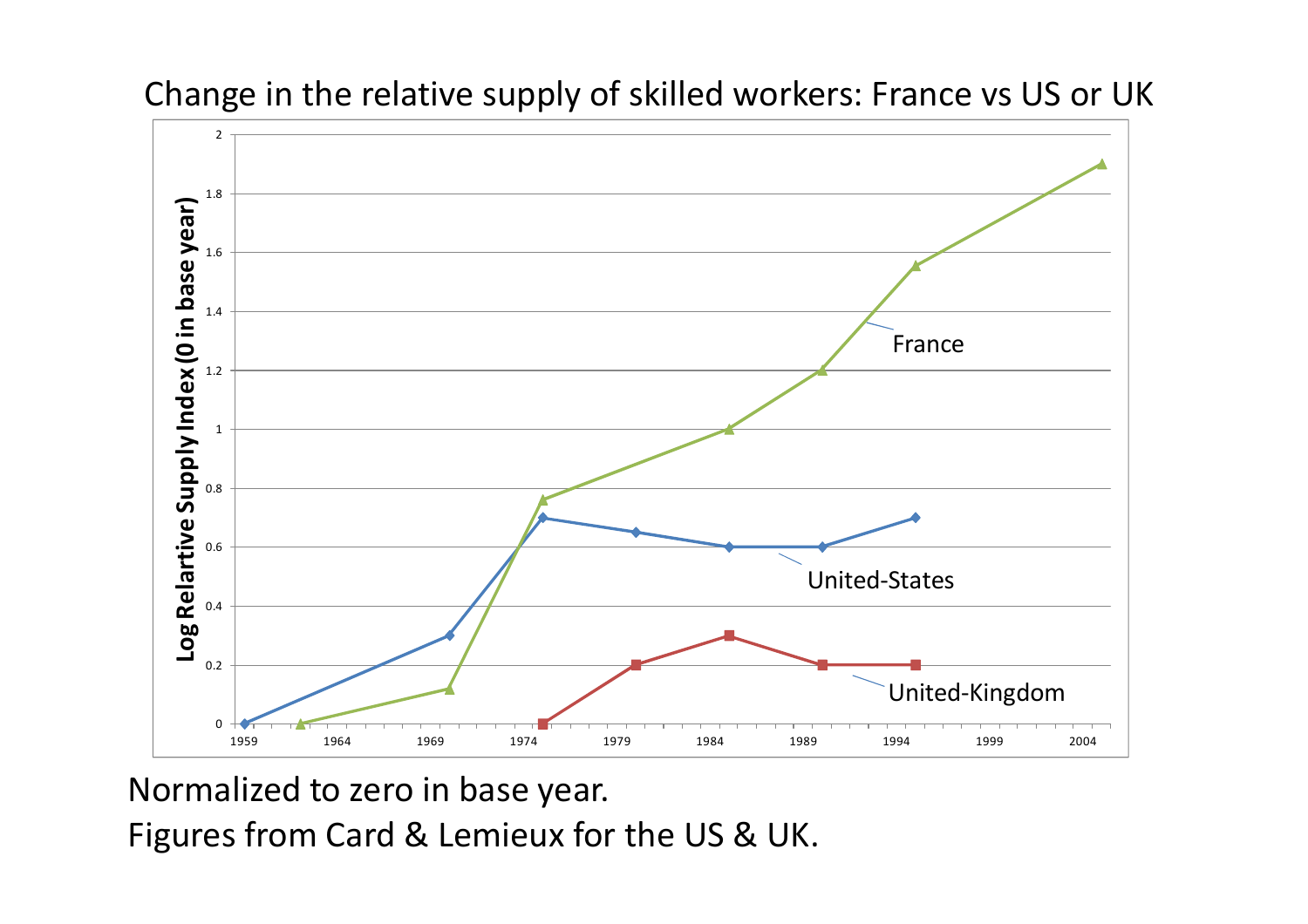# Wage inequality

- Use log difference P90-P50 and P50-P10
	- and the state of the state – Distinguish what happens at the top & bottom of distribution
- Document:
	- and the state of the state — Overall inequality
	- – $-$  Skill premium (*between group* inequality):
		- Model with 2 groups: wage difference between workerswith high-school or more and those with less than highschool
	- and the state of the state — Residual inequality (*within group* inequality)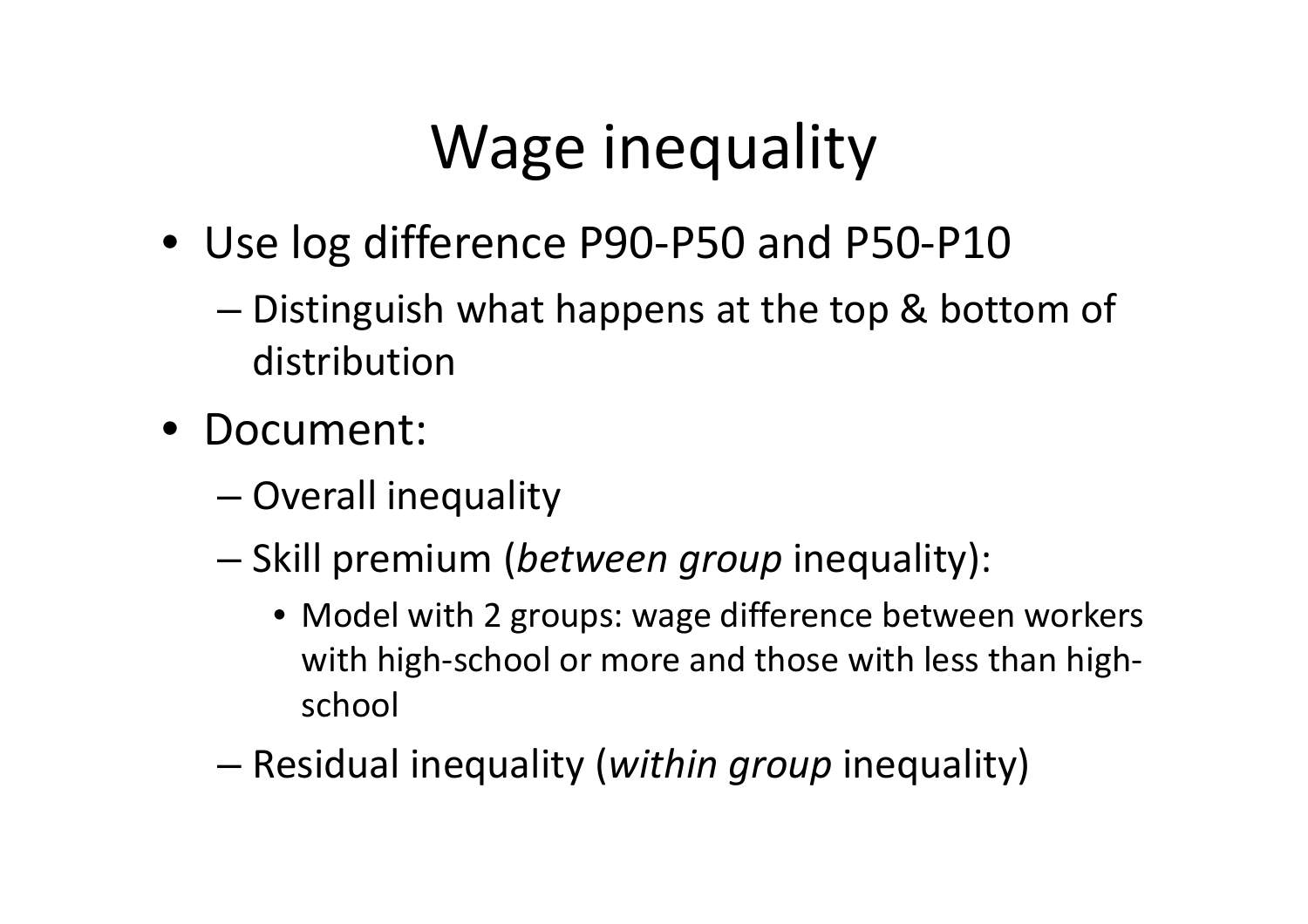#### Upper and Lower tail Inequality: DADS data, male FTFY

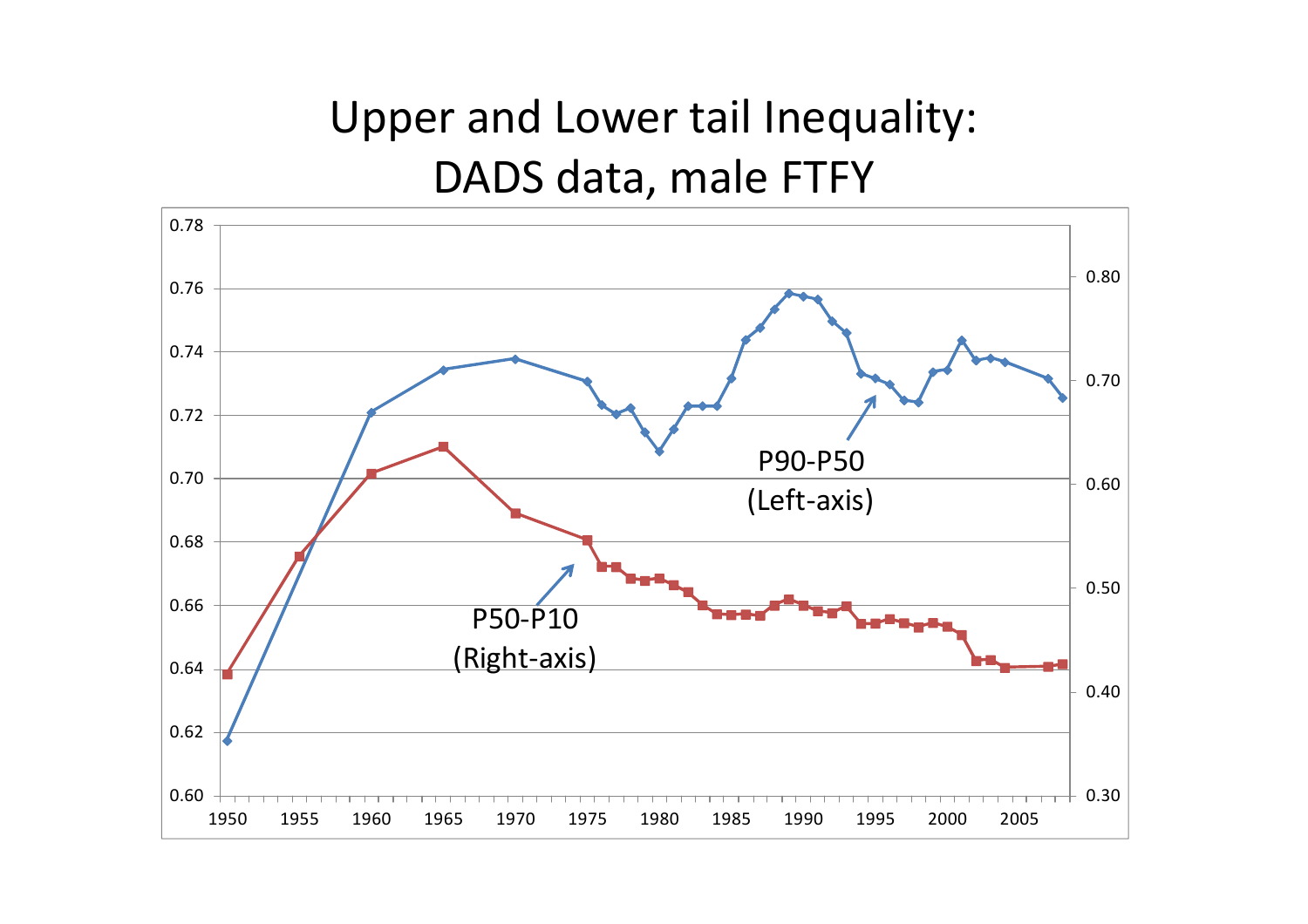#### Comparisons across sources

|      | <b>DADS</b> | LFS-FQP        |
|------|-------------|----------------|
|      |             | Observed       |
|      |             | <b>P90-P50</b> |
| 1964 | 0.73        |                |
| 1970 | 0.74        |                |
| 1977 | 0.72        | 0.66           |
| 1985 | 0.73        | 0.66           |
| 1990 | 0.76        | 0.67           |
| 2000 | 0.73        | 0.66           |
| 2005 | 0.74        | 0.65           |
|      |             | <b>P50-P10</b> |
| 1964 | 0.64        |                |
| 1970 | 0.57        |                |
| 1977 | 0.52        | 0.47           |
| 1985 | 0.47        | 0.45           |
| 1990 | 0.48        | 0.40           |
| 2000 | 0.46        | 0.42           |
| 2005 | 0.42        | 0.36           |

- $\bullet$ Broadly similar trends in DADS / FQP LFS
- $\bullet$  Larger levels of wage inequality in DADS due to exclusion of public sector workers from the DADS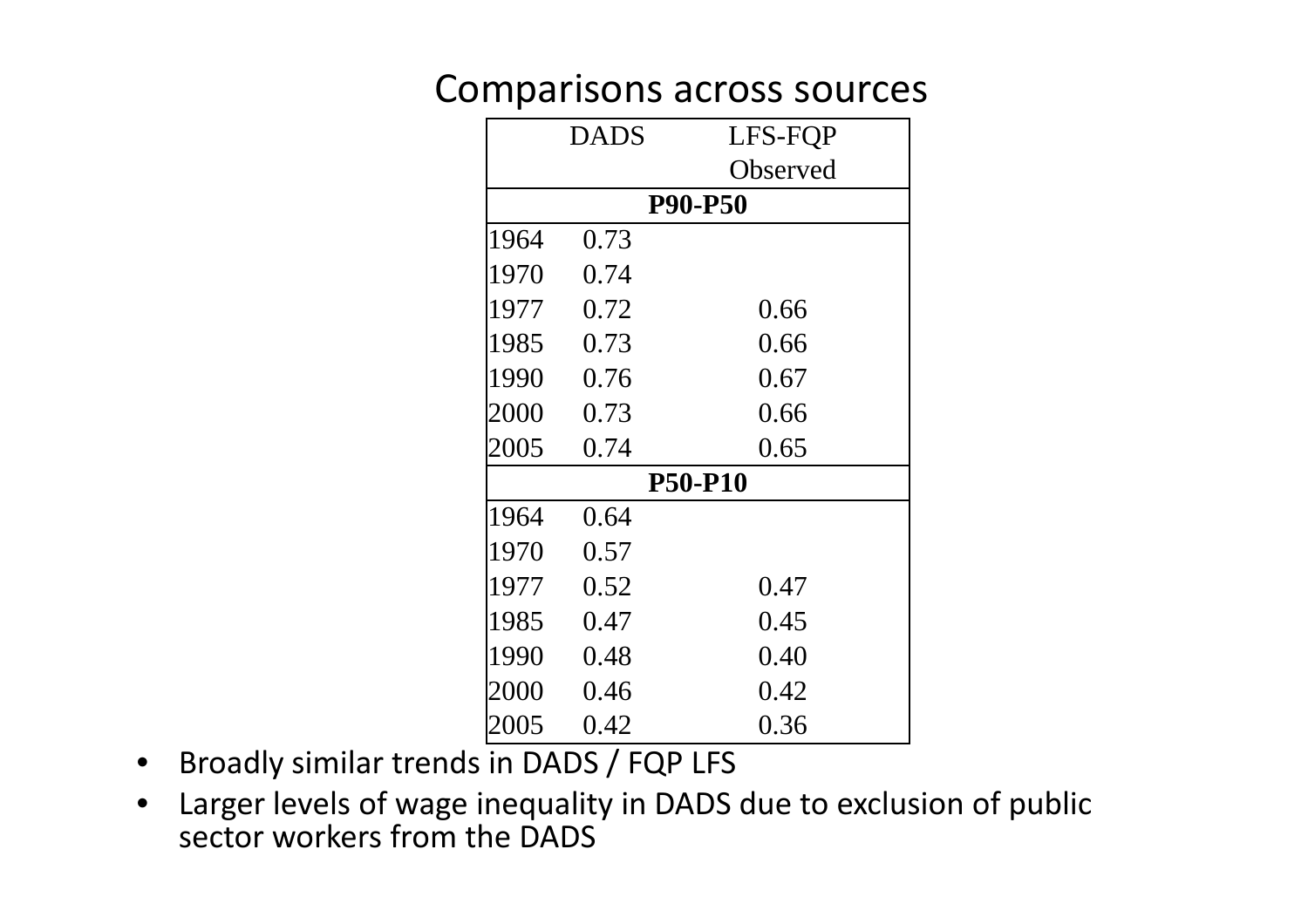|      |                | Role of composition effects |                           |
|------|----------------|-----------------------------|---------------------------|
|      | LFS-FOP        | LFS: Constant               |                           |
|      |                | Composition                 | •Previous results might   |
|      | Observed       | 1985 Xs                     | reflect a change in the   |
|      | <b>P90-P50</b> |                             | distribution of education |
| 1964 |                |                             | and experience            |
| 1970 |                |                             |                           |
| 1977 | 0.66           | 0.72                        |                           |
| 1985 | 0.66           | 0.66                        | •Estimate a               |
| 1990 | 0.67           | 0.67                        | counterfactual evolution  |
| 2000 | 0.66           | 0.62                        |                           |
| 2005 | 0.65           | 0.59                        | of wage inequality        |
|      | <b>P50-P10</b> |                             |                           |
| 1964 |                |                             | •Keep constant the        |
| 1970 |                |                             | distribution of education |
| 1977 | 0.47           | 0.50                        |                           |
| 1985 | 0.45           | 0.45                        | and experience across 32  |
| 1990 | 0.40           | 0.38                        | cells of education and    |
| 2000 | 0.42           | 0.36                        | experience at 1985 level  |
| 2005 | 0.36           | 0.32                        |                           |

• Decrease in inequality not explained by compositioneffects!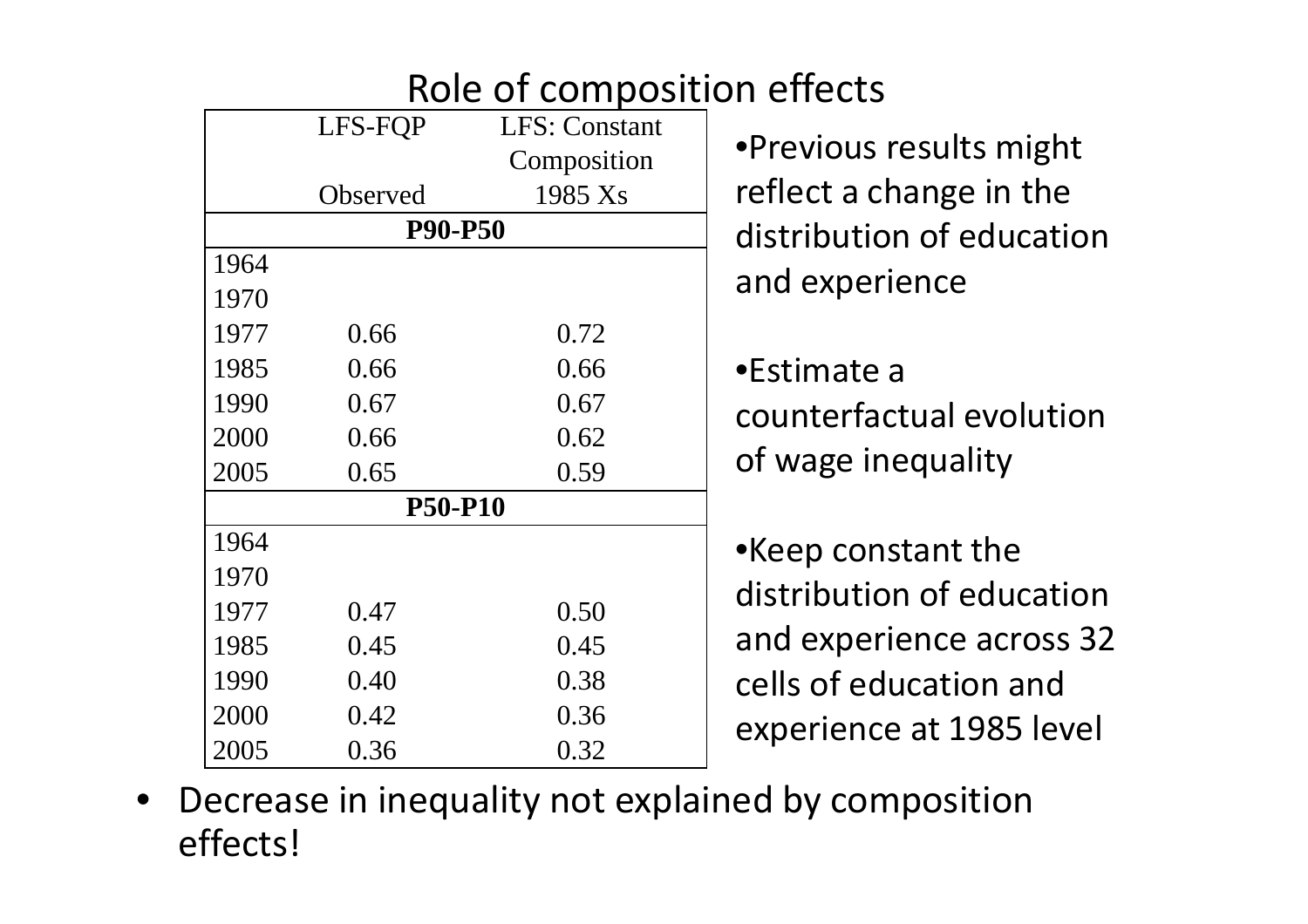- In sum: overall inequality has decreased
- Both upper and lower tail
	- – Decrease in upper tail cannot be explained by the minimum wage
	- – Also not explained by changes in the distribution of education and experience
- Results consistent across DADS / LFS
- Question: does it reflect a change within group or between group?
	- and the state of the state - Changes in residual dispersion are not explained by the same factors than changes in dispersion between groups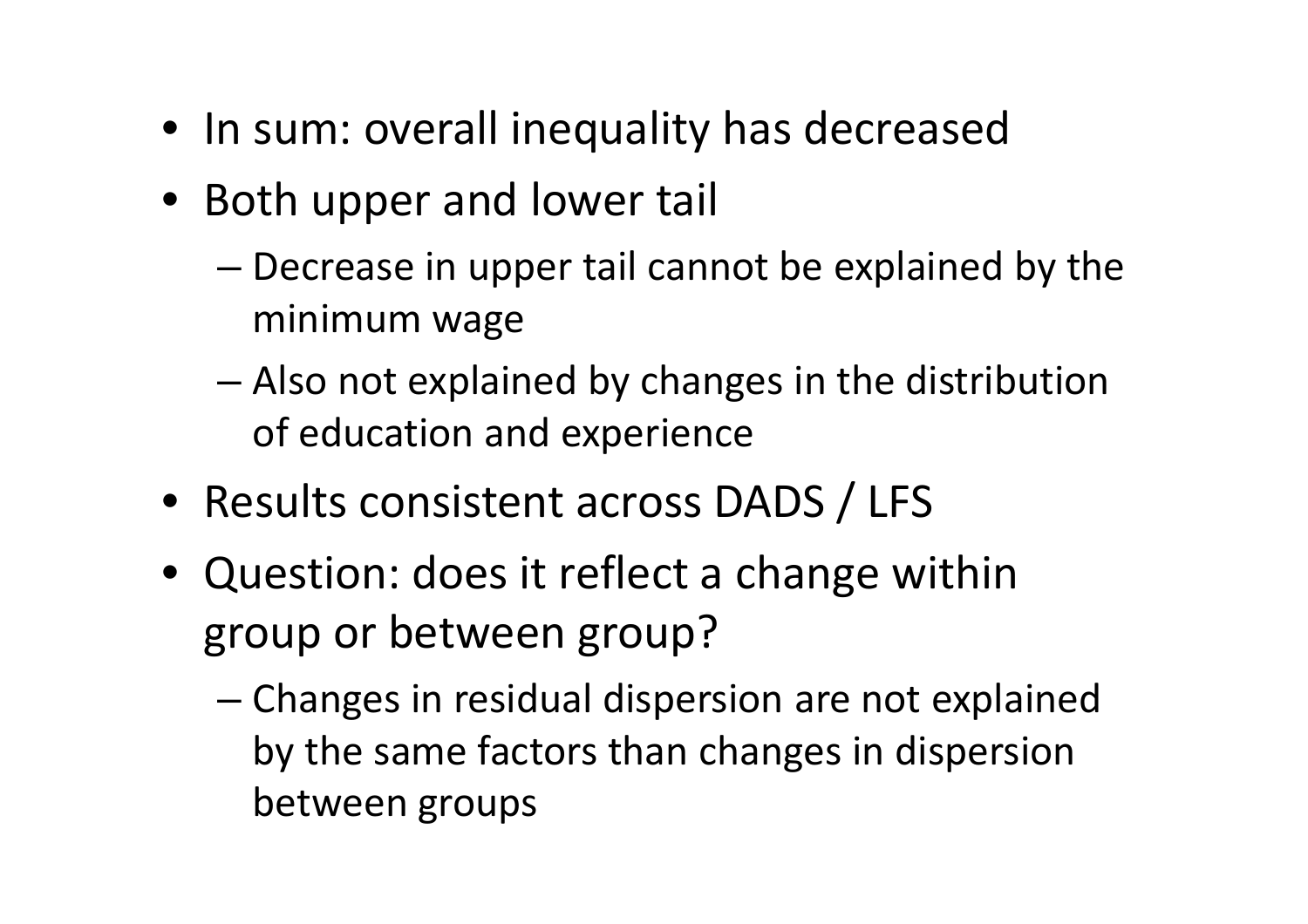#### Evolution of the overall skill premium



Skill premium is a weighted-average across experience groups using constant weight distribution 40 log points decline in the skill premium over the periodSlight increase during the 1980s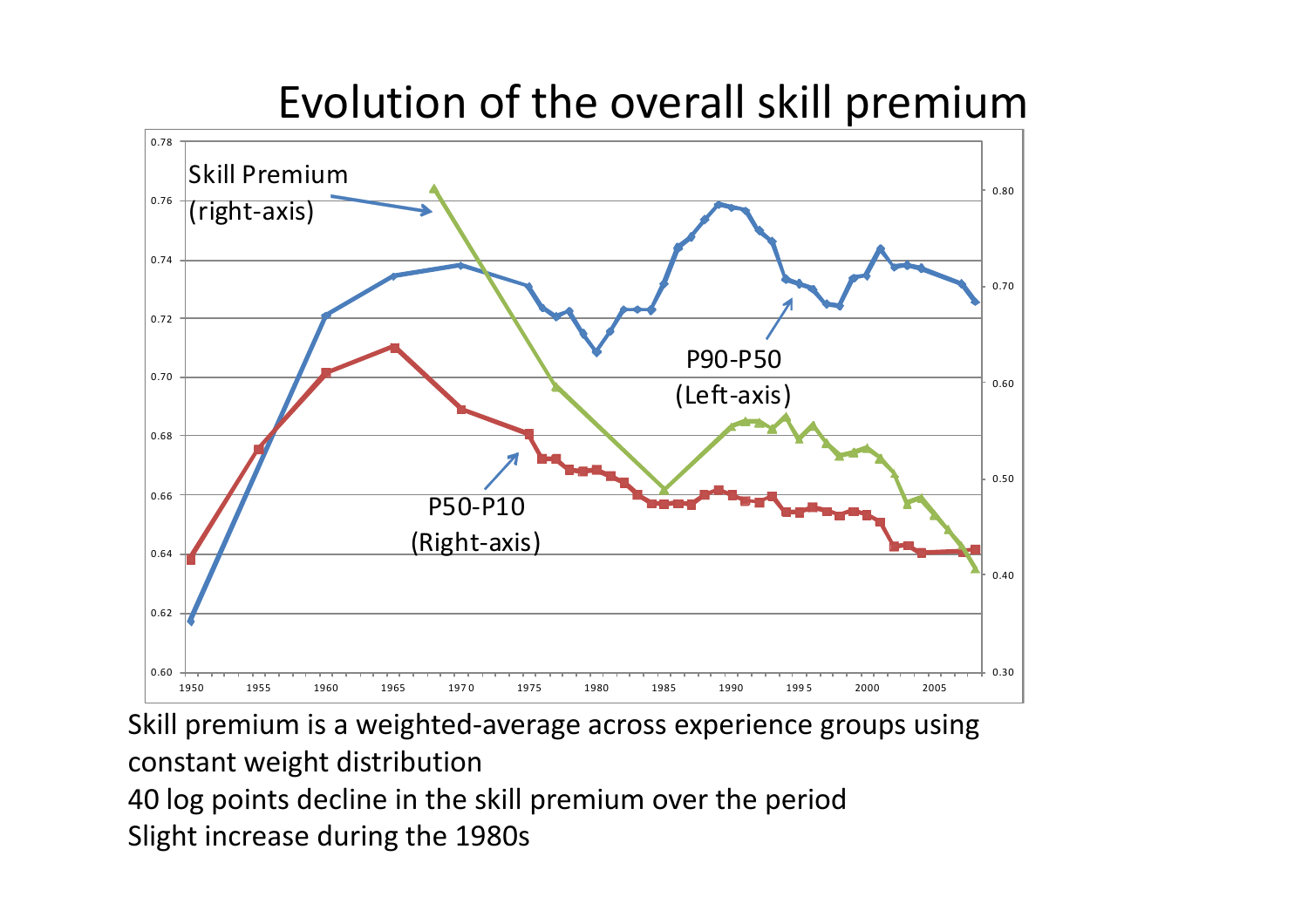

Skill premium within group and relative supply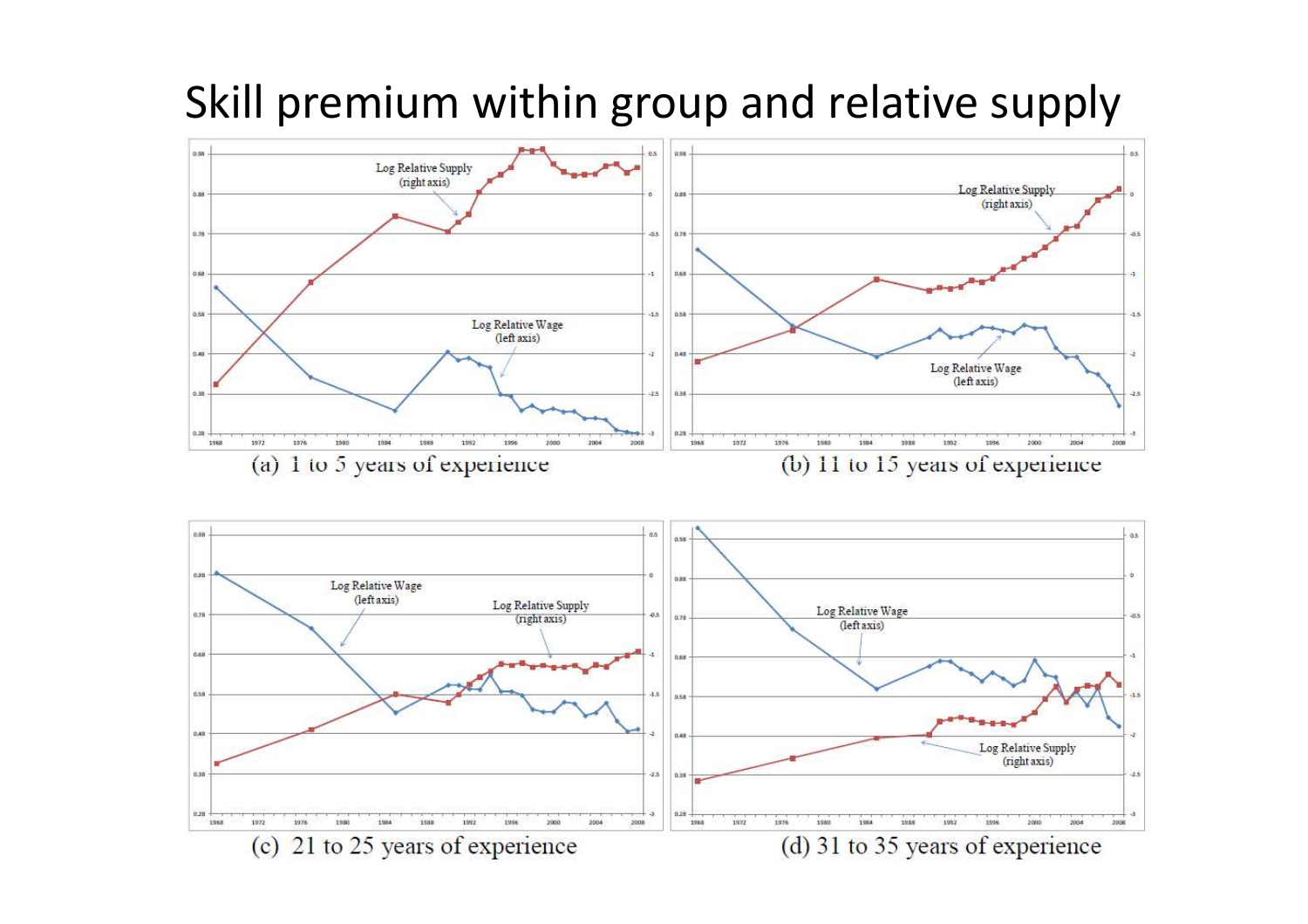#### 4 groups of education

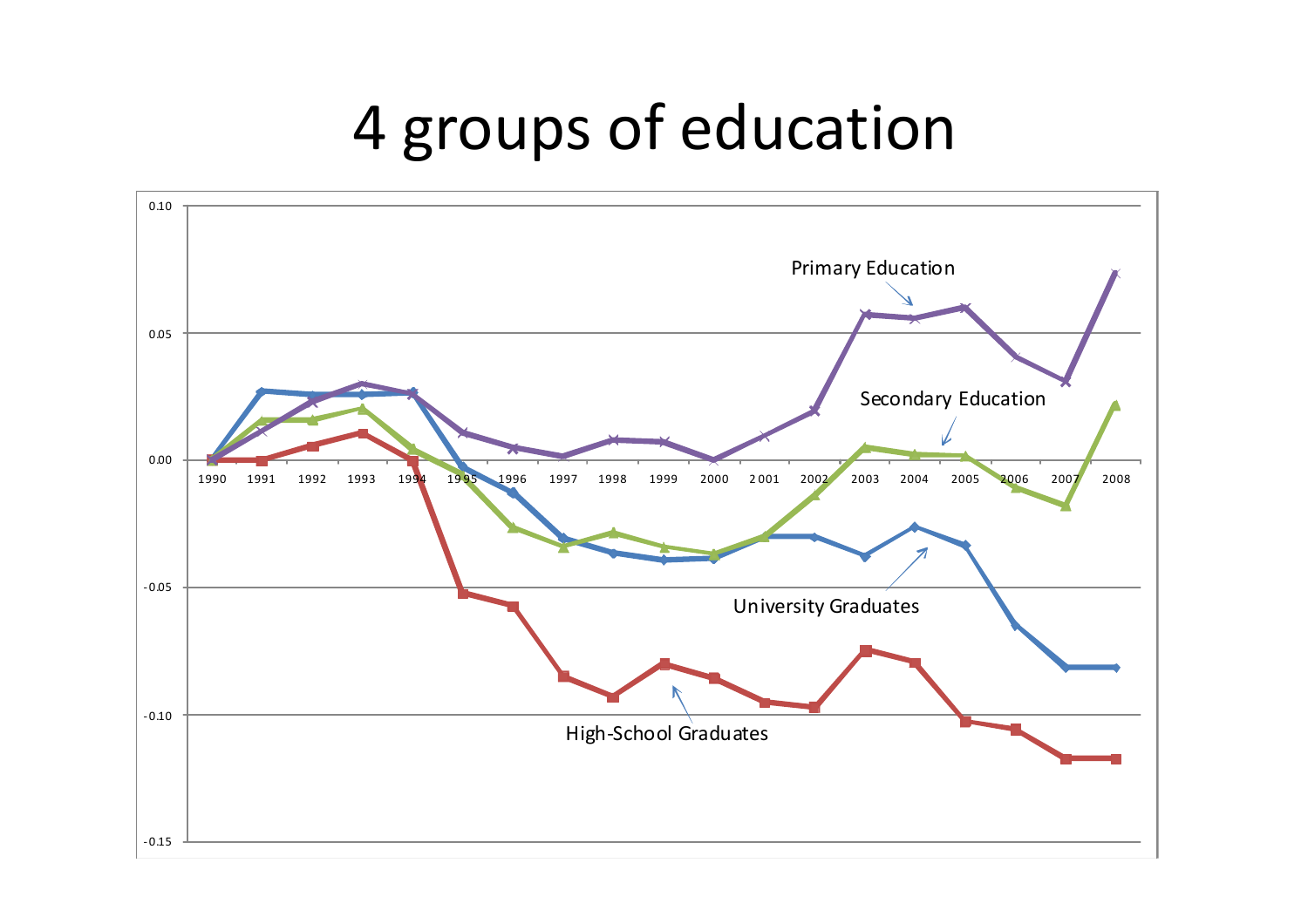## Residual inequality

 • Estimated by using the residuals of a regression on fixed effects for cells of education and experience

|      | LFS-FQP  | Residual   |  |  |  |  |
|------|----------|------------|--|--|--|--|
|      | Observed | Inequality |  |  |  |  |
|      | P90-P50  |            |  |  |  |  |
| 1977 | 0.66     | 0.44       |  |  |  |  |
| 1985 | 0.66     | 0.41       |  |  |  |  |
| 1990 | 0.67     | 0.44       |  |  |  |  |
| 2000 | 0.66     | 0.42       |  |  |  |  |
| 2005 | 0.65     | 0.44       |  |  |  |  |
|      | P50-P10  |            |  |  |  |  |
| 1977 | 0.47     | 0.39       |  |  |  |  |
| 1985 | 0.45     | 0.33       |  |  |  |  |
| 1990 | 0.4      | 0.33       |  |  |  |  |
| 2000 | 0.42     | 0.34       |  |  |  |  |
| 2005 | 0.36     | 0.33       |  |  |  |  |

 Residual wage inequality did not change much during the period

Slight decline within group

Implies that most change in wage inequality explained by change in skill premium (between group)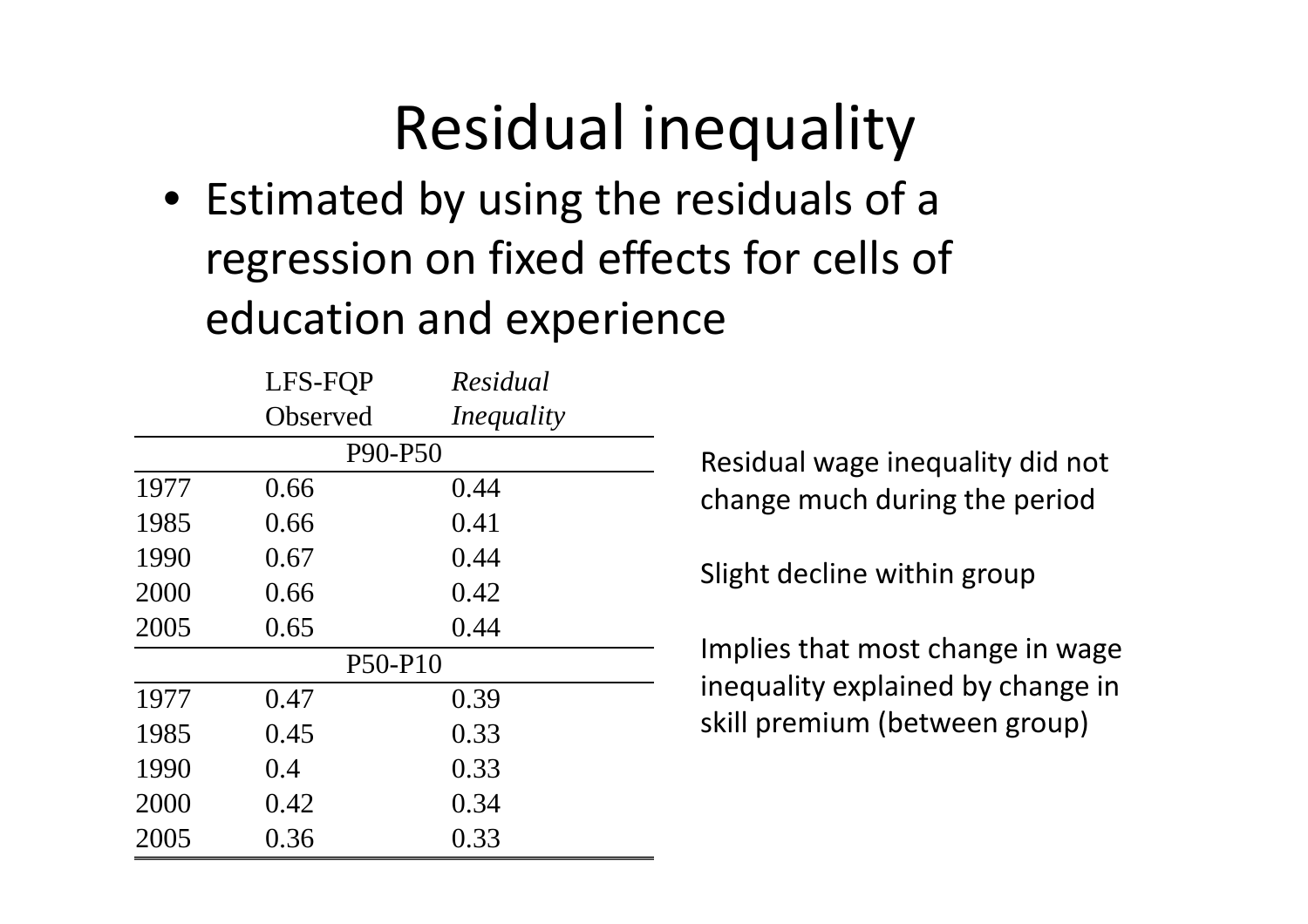#### Comparison France/other countries

- Ranking of inequality levels has changed over time
- France during the 1960s had higher inequality levels than the US or the UK both at the top or bottom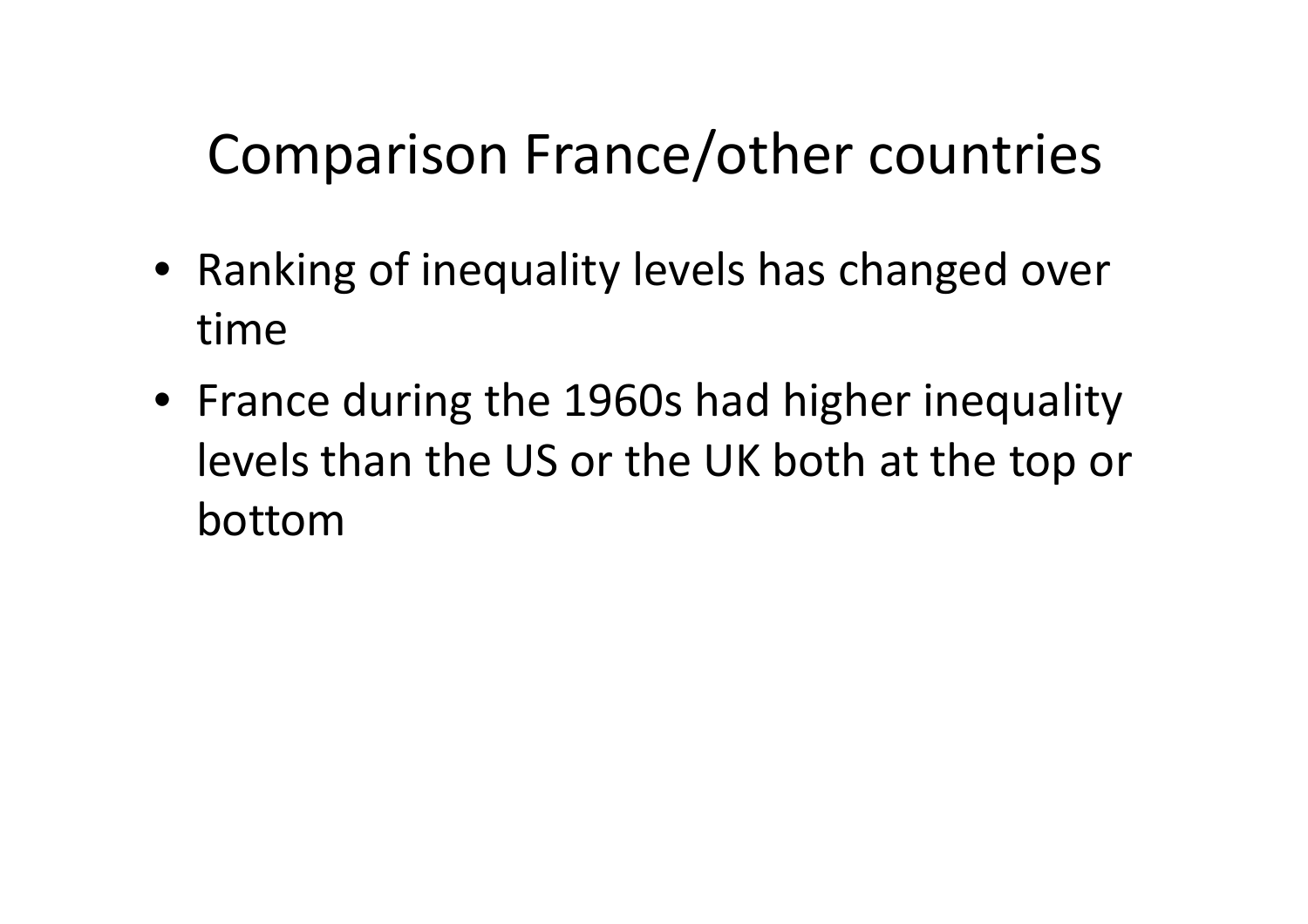#### France vs US/UK: P50-P10

| Lower tail            |      | France         | <b>US</b> | <b>UK</b> | Germany | France  |
|-----------------------|------|----------------|-----------|-----------|---------|---------|
| inequality<br>broadly |      | <b>DADS</b>    |           |           |         | LFS-FQP |
| similar<br>until the  |      | <b>P50-P10</b> |           |           |         | P50-15  |
| end of the            | 1964 | 0.64           | 0.61      | 0.39      |         |         |
| 1960s                 | 1970 | 0.57           | 0.58      | 0.39      |         |         |
| <b>Still larger</b>   | 1977 | 0.52           | 0.69      | 0.39      |         | 0.42    |
| inequality            | 1985 | 0.47           | 0.84      | 0.47      | 0.26    | 0.39    |
| levels<br>than in     | 1990 | 0.48           | 0.8       | 0.58      | 0.27    | 0.34    |
| Germany               | 2000 | 0.46           | 0.8       | 0.62      | 0.32    | 0.34    |
|                       | 2005 | 0.42           | 0.83      | 0.61      |         |         |
|                       |      |                |           |           |         |         |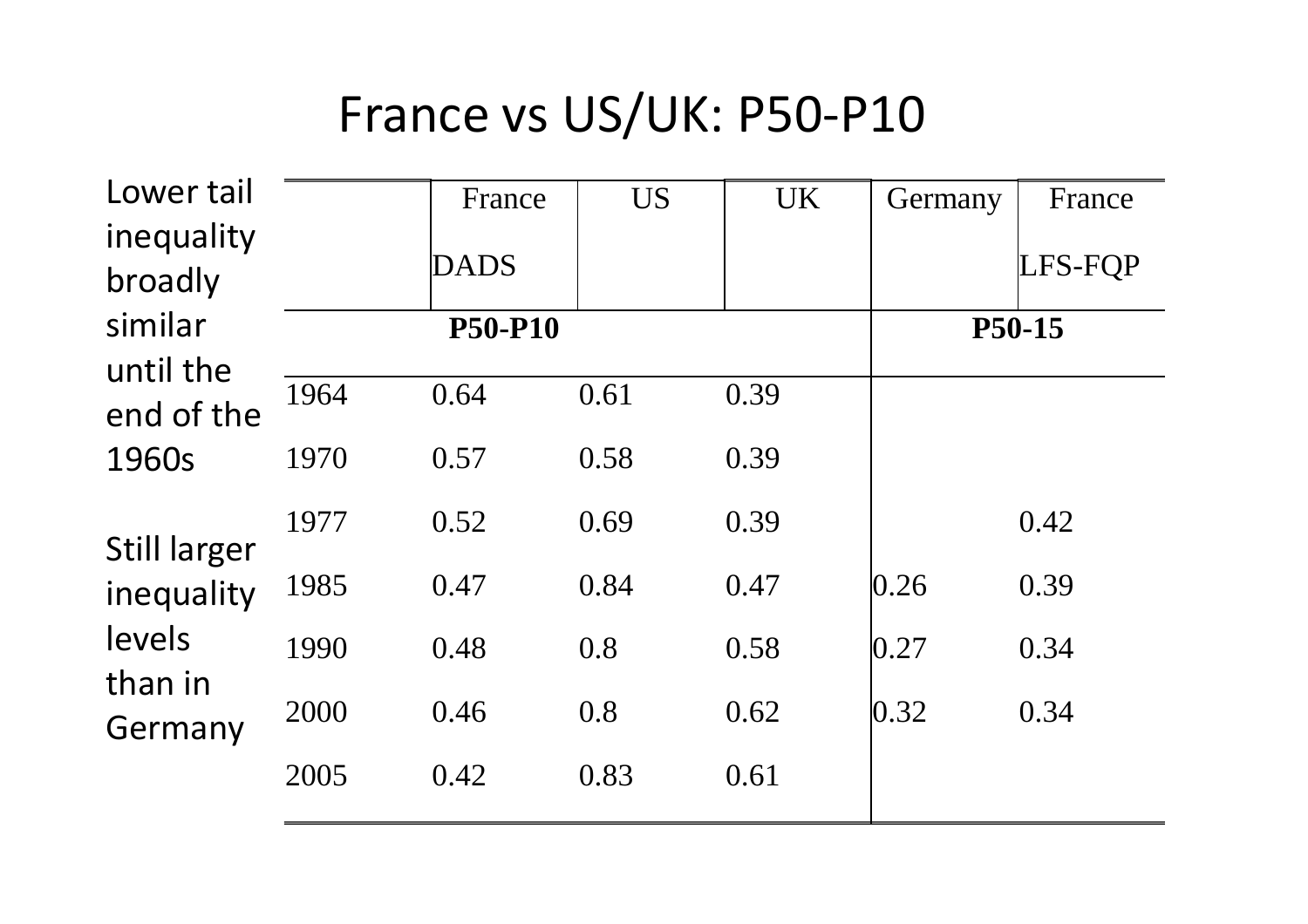#### France vs US/UK: P90-P50

| Higher                  |      | France      | <b>US</b>      | <b>UK</b> | Germany | France         |
|-------------------------|------|-------------|----------------|-----------|---------|----------------|
| upper tail              |      | <b>DADS</b> |                |           |         | <b>LFS</b>     |
| inequality<br>levels in |      |             | <b>P90-P50</b> |           |         | <b>P85-P50</b> |
| France                  | 1964 | 0.73        | 0.51           | 0.59      |         |                |
| than in the<br>US until | 1970 | 0.74        | 0.55           | 0.54      |         |                |
| the 2000s!              | 1977 | 0.72        | 0.55           | 0.52      |         | 0.51           |
|                         | 1985 | 0.73        | 0.61           | 0.63      | 0.37    | 0.51           |
| Still higher<br>than in | 1990 | 0.76        | 0.66           | 0.65      | 0.39    | 0.5            |
| Germany                 | 2000 | 0.73        | 0.76           | 0.71      | 0.44    | 0.51           |
|                         | 2005 | 0.74        | 0.86           | 0.73      |         |                |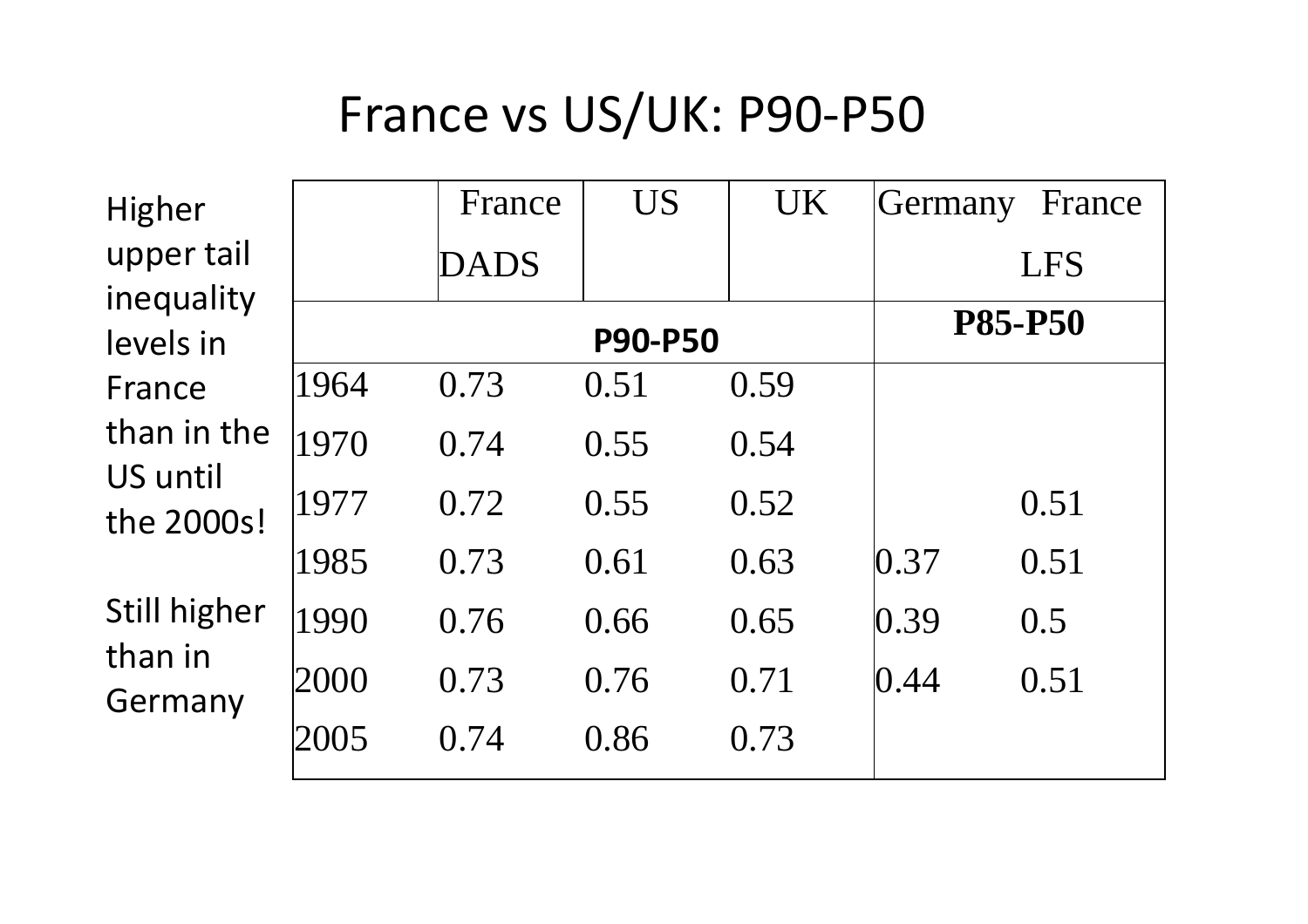# The Role of Changes in Employment Probability

- Does selection explain the previous results?
	- – large fluctuations in employment rates which occurred for workers aged less than 25 and more than 55 years
	- – use of monthly wages of full -time workers, which excludes part time workers and does not take into account differences in the number of hours worked across workers
- Solution:
	- –Exclude workers <25 and >55
	- and the state of the state - Impute wage for unemployed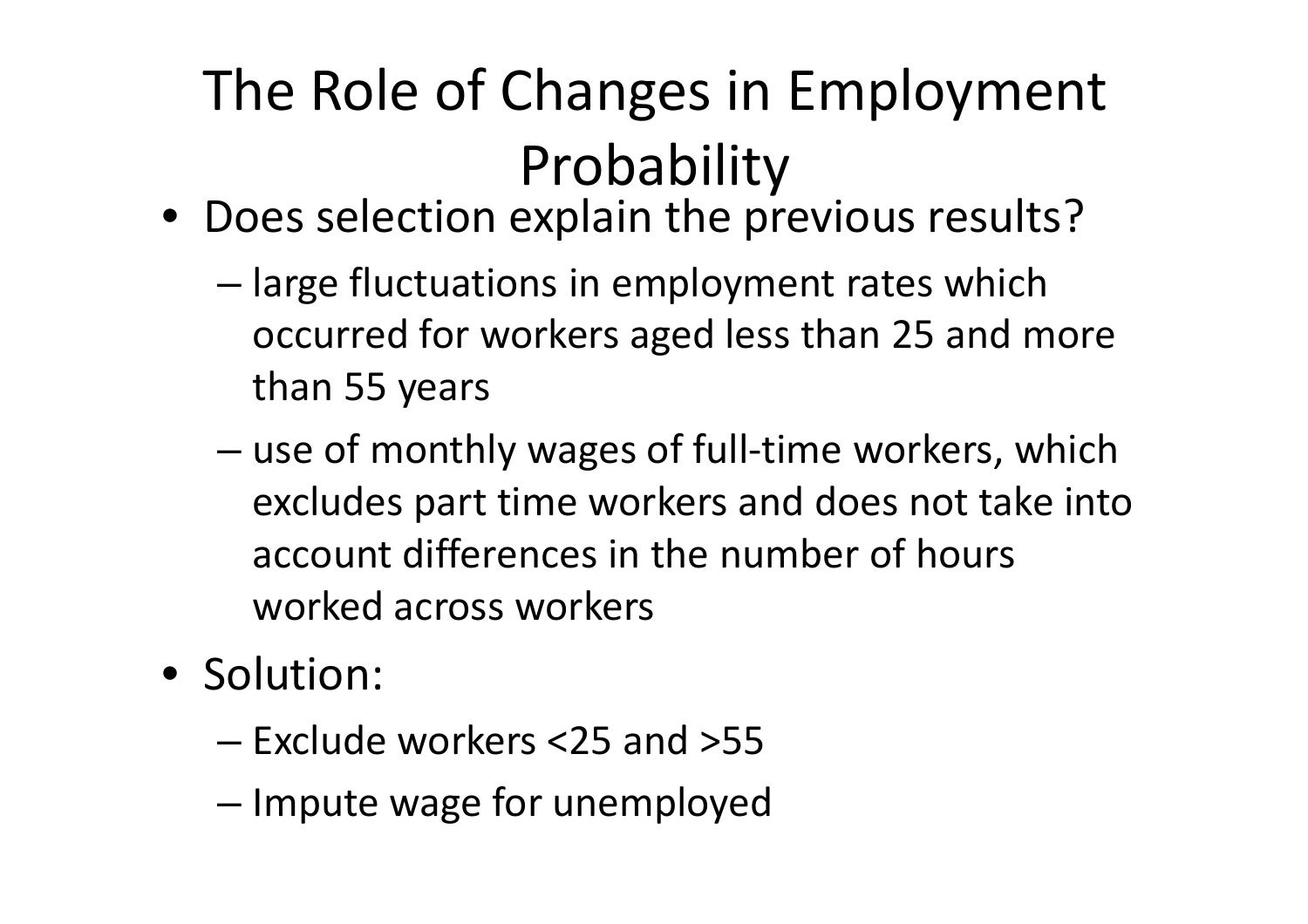| A. P90-P50 Log Wage Gap |                      |                        |                                  |  |  |  |
|-------------------------|----------------------|------------------------|----------------------------------|--|--|--|
|                         | <b>Monthly wages</b> |                        | <b>Hourly Wages, 25-55 years</b> |  |  |  |
|                         | (1)                  | 2)                     | (3)                              |  |  |  |
|                         | Age 25-55            | <i><b>Observed</b></i> | <b>Imputed for Unemployed</b>    |  |  |  |
| 1990                    | 0.65                 | 0.66                   | 0.68                             |  |  |  |
| 1995                    | 0.63                 | 0.62                   | 0.64                             |  |  |  |
| 2000                    | 0.63                 | 0.62                   | 0.63                             |  |  |  |
| 2005                    | 0.62                 | 0.55                   | 0.56                             |  |  |  |
| 2008                    | 0.58                 | 0.52                   | 0.53                             |  |  |  |

Restrict the sample to 25-55: also find a decrease in wage inequality

Use hourly wages: larger decrease in wage inequality

•Difference with respect to monthly wage sample is due to

decrease in hours worked in middle of distribution Including unemployed workers with imputed wages do not change the results.

In sum, results not driven by sample selection or sample definition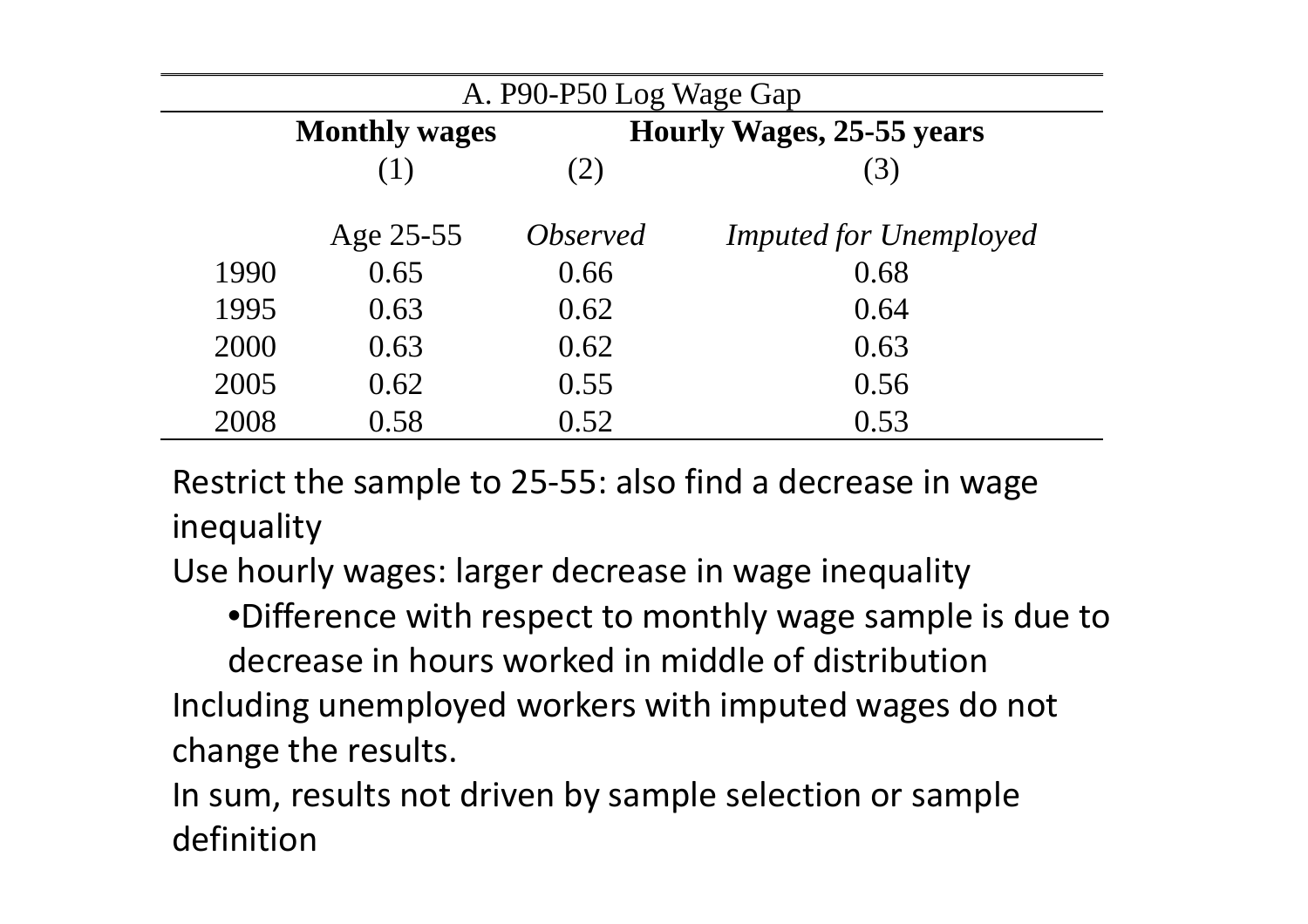|      | B. P50-P10 Log Wage Gap |                           |                               |  |  |  |
|------|-------------------------|---------------------------|-------------------------------|--|--|--|
|      | <b>Monthly wages</b>    | Hourly Wages, 25-55 years |                               |  |  |  |
|      | Age 25-55               | Observed                  | <b>Imputed for Unemployed</b> |  |  |  |
| 1990 | 0.40                    | 0.42                      | 0.52                          |  |  |  |
| 1995 | 0.40                    | 0.44                      | 0.53                          |  |  |  |
| 2000 | 0.40                    | 0.42                      | 0.50                          |  |  |  |
| 2005 | 0.37                    | 0.37                      | 0.52                          |  |  |  |
| 2008 | 0.36                    | 0.36                      | 0.46                          |  |  |  |

For lower tail inequality, we find larger difference when wages of unemployed are imputed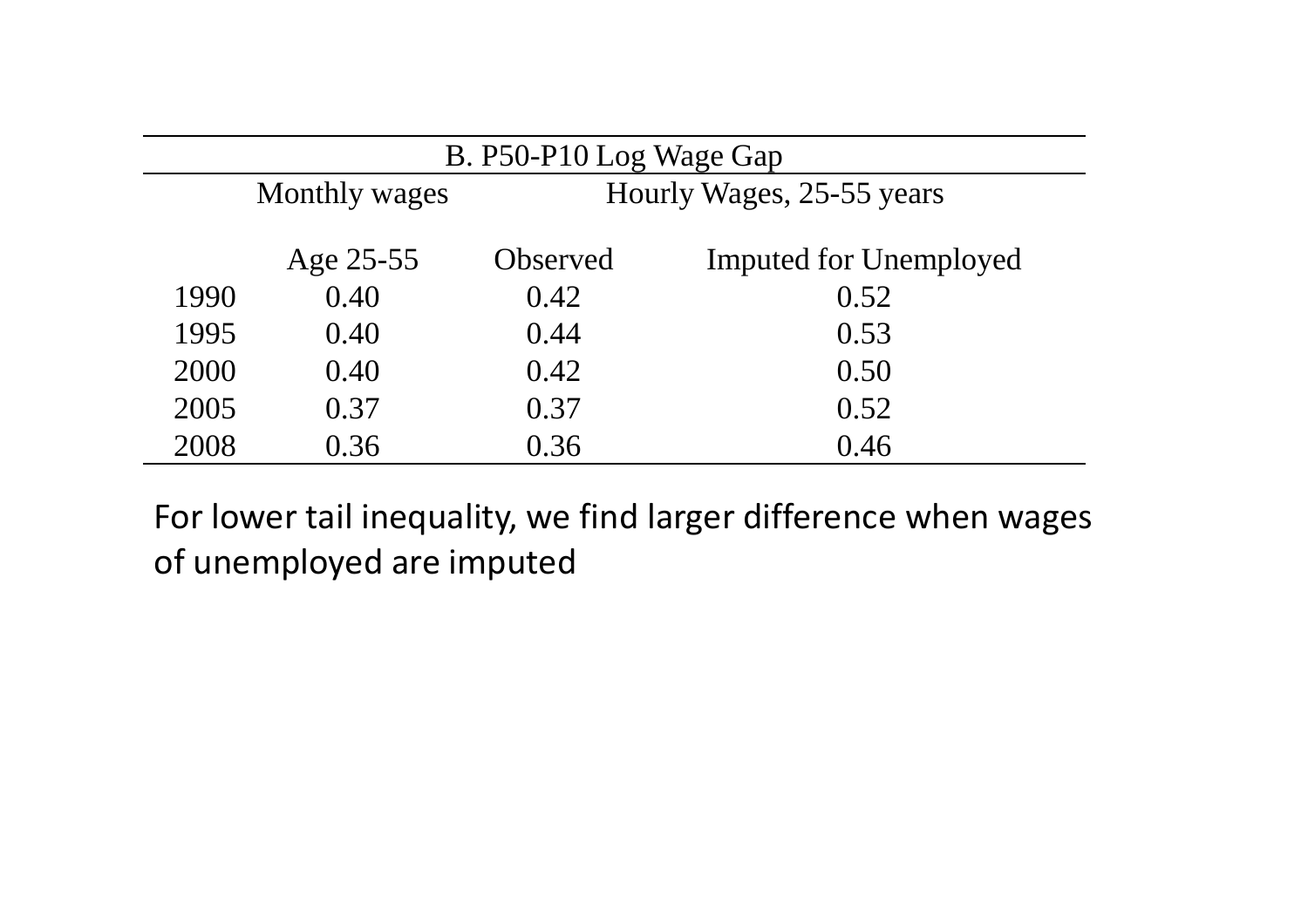|      | C. Skilled / Unskilled Log Wage Gap |      |                                             |  |  |  |
|------|-------------------------------------|------|---------------------------------------------|--|--|--|
|      | Age 25-55                           |      | Median gap $\mathbf{M}$ edian gap + Imputed |  |  |  |
| 1990 | 0.55                                | 0.63 | 0.60                                        |  |  |  |
| 1995 | 0.56                                | 0.62 | 0.62                                        |  |  |  |
| 2000 | 0.54                                | 0.61 | 0.60                                        |  |  |  |
| 2005 | 0.47                                | 0.54 | 0.52                                        |  |  |  |
| 2008 | 0.40                                | 0.47 | 0.46                                        |  |  |  |

Finally, skill wage gap unaffected by selection or sample definition.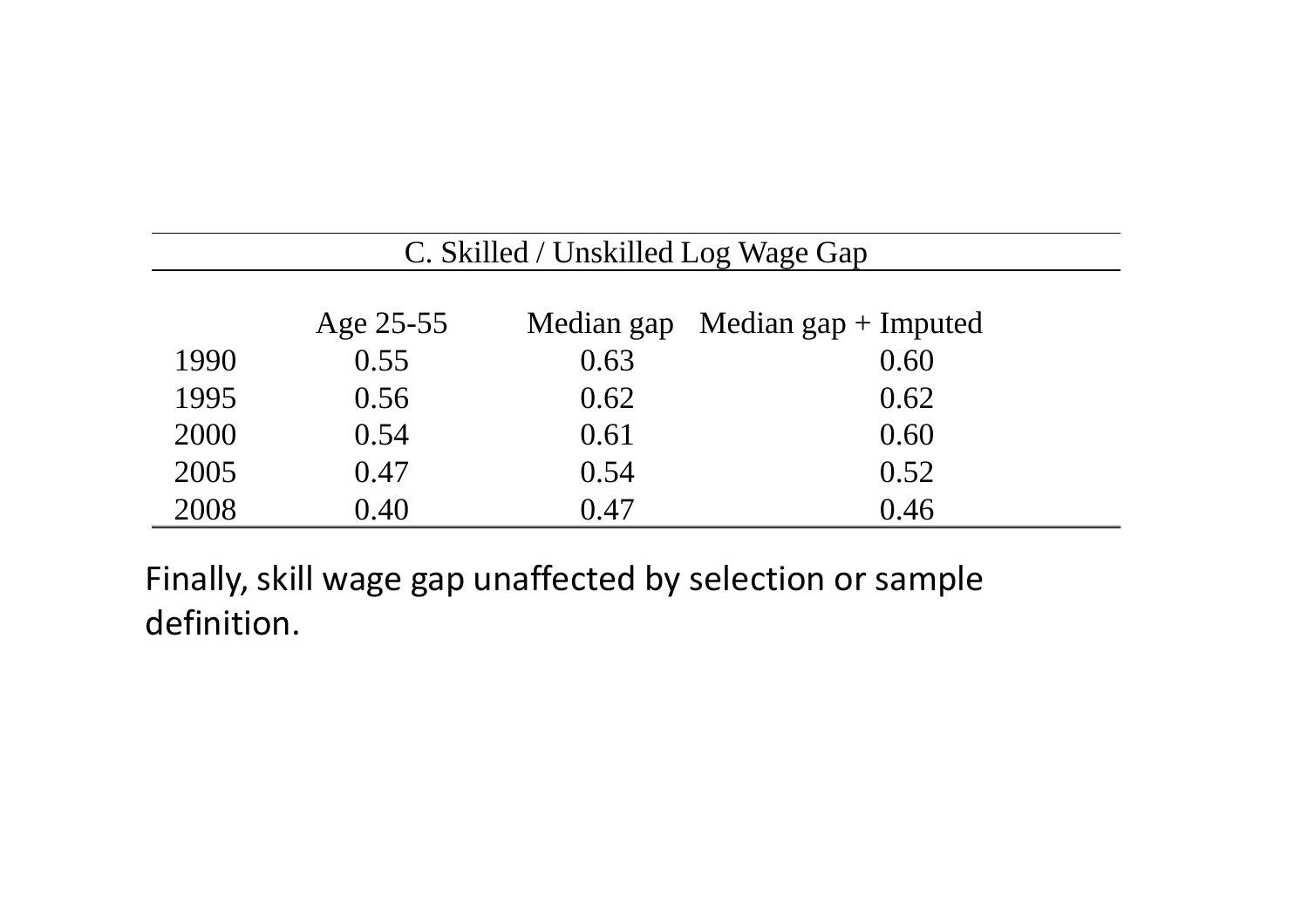## Summary

- Decline in inequality
	- and the state of the state  $-$  Both upper and lower tail
	- – $-$  Not explained by change in composition
	- and the state of the state Not explained by change in residual inequality
	- – $-$  Explained by change in the skill premium
- Next section, we estimate whether simple demand and supply models can account for change in skill premium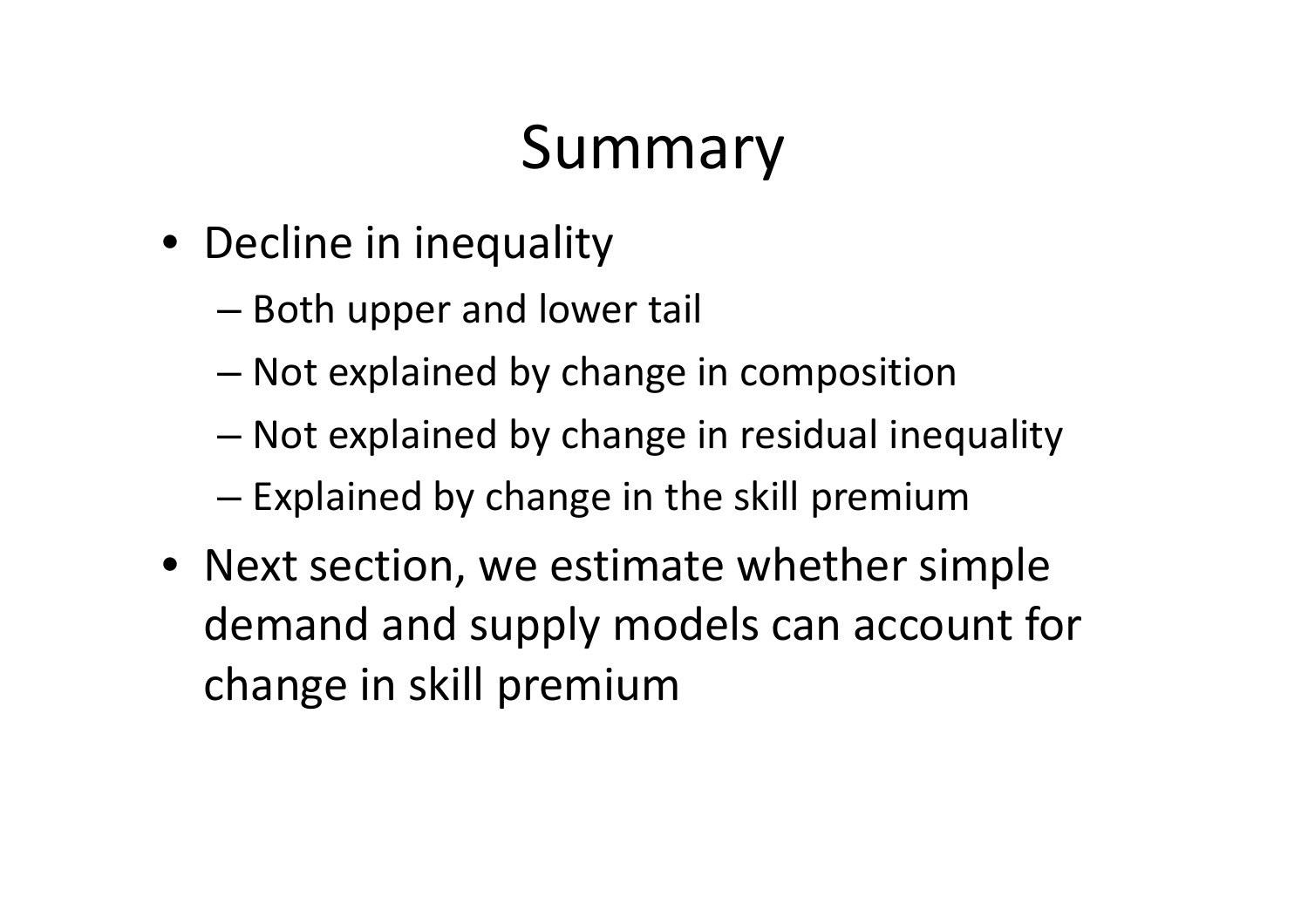#### The role of Supply and Demand Factors

- Evaluate whether relation education supply/ skill wage gap
- Hypothesis: represent labor market with a CES production function
	- and the state of the state – How many groups?
- Use Card and Lemieux model:
	- and the state of the state Assumes imperfect substitution within skill groups
	- and the state of the state - Use two groups of education: find no evidence of imperfect substitution within skilled / unskilled group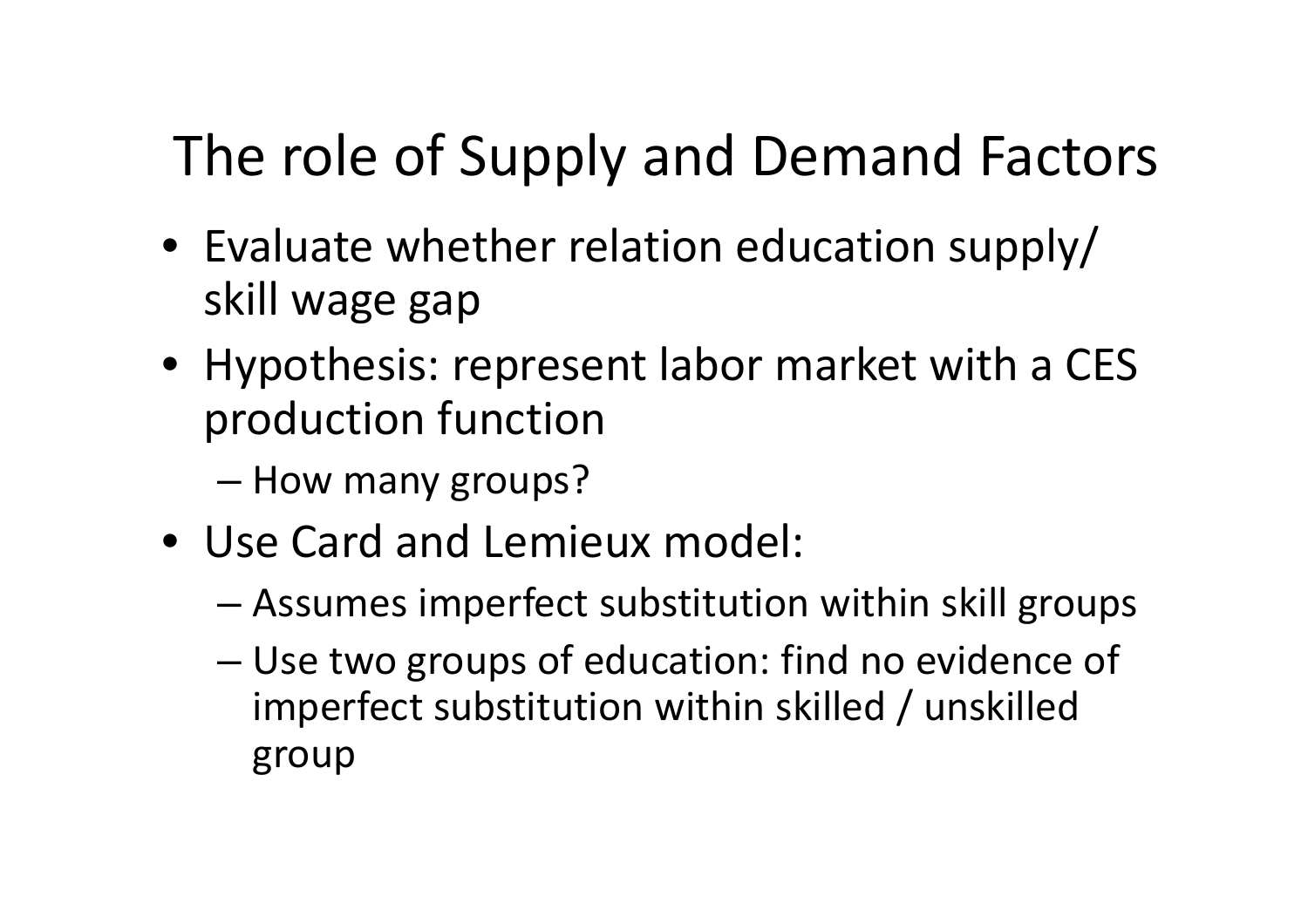## The Model

1

- CES Production function: 1, *D* $t \left( \frac{d}{dt} \right)^{t} dt^{t} dt$  $Y_{t} = | \sum_{d} \lambda_{dt} N_{dt}$  $\lambda_{\nu} N^{\rho}_{\nu}$ = $=\left(\sum_{i=1}^{D} \lambda_{i} N_{i}^{\rho}\right)^{\rho}$  $=\left(\sum_{d=1}\lambda_{dt}N_{dt}^{\rho}\right)^{r}$
- Assume imperfect substitution within experience groups:

$$
\ln\left(\frac{W_{Ht}^{j}}{W_{Lt}^{j}}\right) = \ln\left(\frac{\lambda_t}{1-\lambda_t}\right) + (\rho - \eta)\ln\left(\frac{N_{Ht}}{N_{Lt}}\right) + \ln\left(\frac{\alpha_{Hj}}{\alpha_{Lj}}\right) + (\eta - 1)\ln\left(\frac{N_{Ht}^{j}}{N_{Lt}^{j}}\right)
$$

- Econ models:
- Include interactions: (min wage in t) x j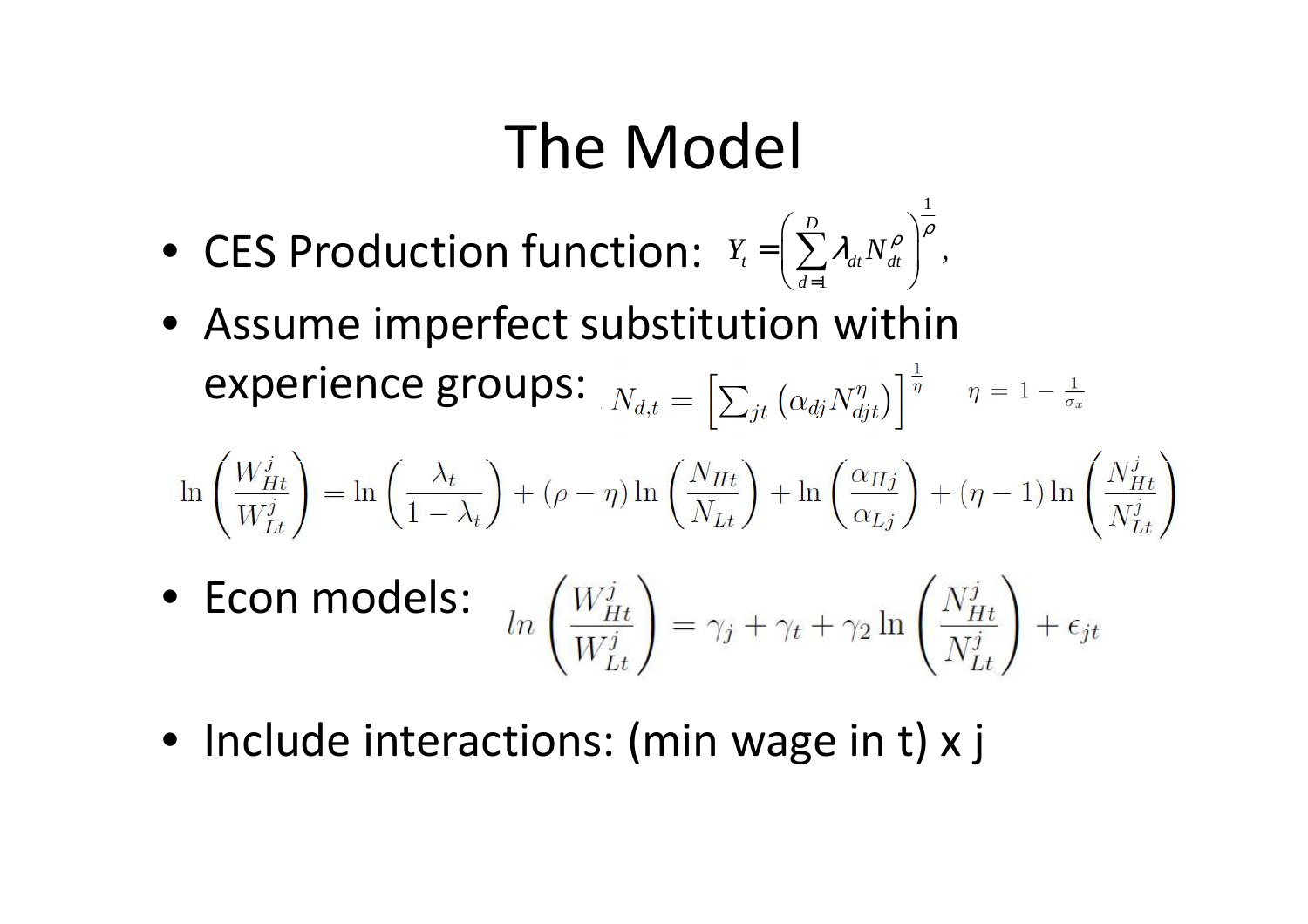| Dependant Variable: Skill Premium Wage Gap, by Cohort and Year (Men) |             |            |                                                   |                |             |
|----------------------------------------------------------------------|-------------|------------|---------------------------------------------------|----------------|-------------|
| Period                                                               |             |            | 1990-2008 1990-2008 1991-2008 1968-2005 1968-2005 |                |             |
| <b>Group Specific</b>                                                | $-0.057***$ | $-0.045**$ | $-0.130***$                                       | $-0.101***$    | $-0.071***$ |
| <b>Relative Supply</b>                                               | (0.016)     | (0.020)    | (0.022)                                           | (0.033)        | (0.025)     |
| Trend                                                                |             |            |                                                   |                |             |
| Trend                                                                |             |            |                                                   |                |             |
| Agg. Supply                                                          |             |            |                                                   |                |             |
| Index                                                                |             |            |                                                   |                |             |
| N                                                                    | 152         | 152        | 143                                               | 56             | 42          |
| R <sub>2</sub>                                                       | 0.92        | 0.93       | 0.98                                              | 0.95           | 0.98        |
| <b>Year Fixed Effects</b>                                            | Yes         | Yes        | Yes                                               | Yes            | Yes         |
| Min Wage x Group No                                                  |             | Yes        | Yes                                               | Yes            | Yes         |
| Interaction                                                          |             |            |                                                   |                |             |
| <b>Group Definition</b>                                              | Exp.        | Exp.       | Exp                                               | Exp.           | Age         |
| Sample                                                               | <b>LFS</b>  | <b>LFS</b> | DADS                                              | <b>LFS-FOP</b> | LFS-FOP     |

2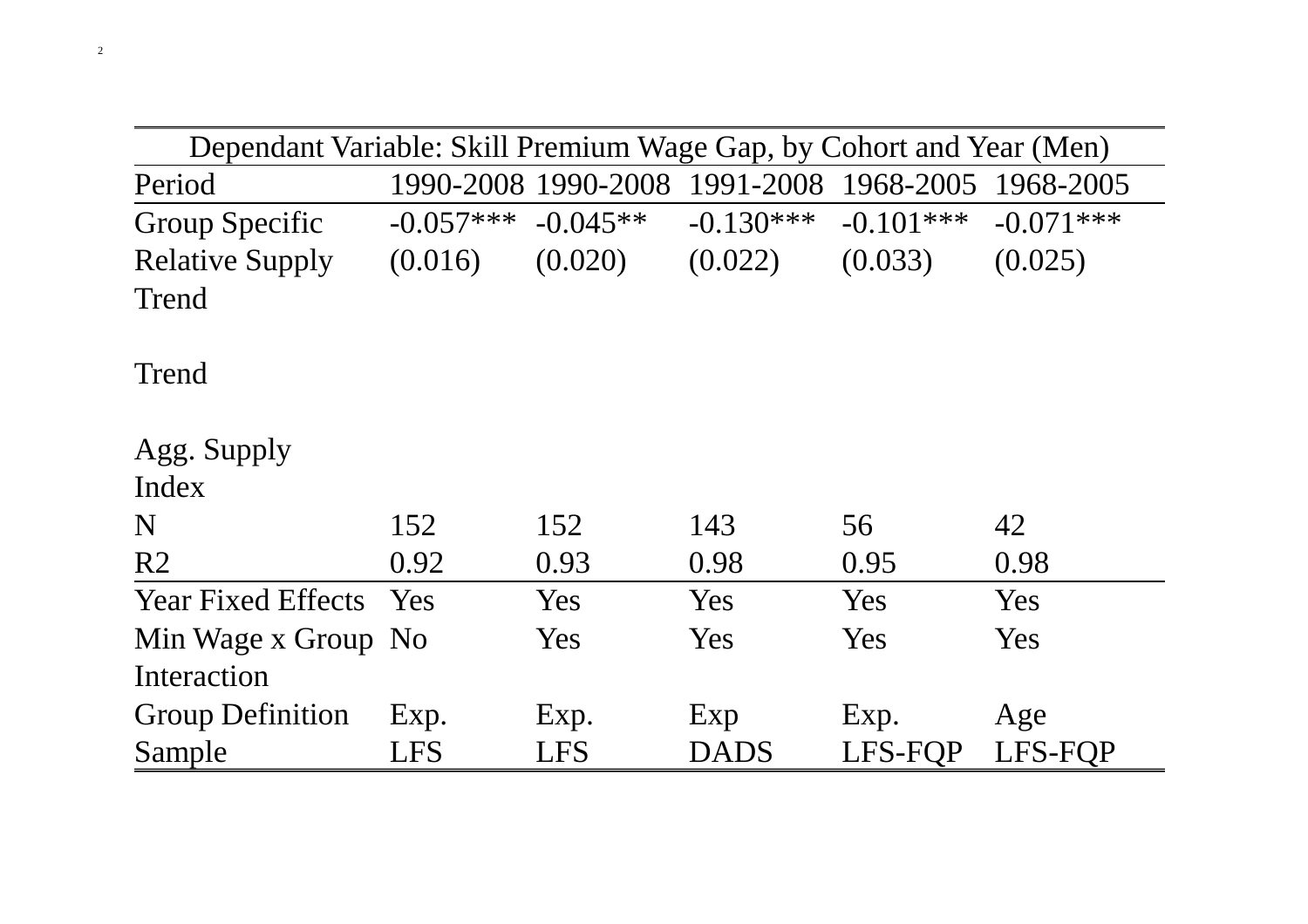- Estimates implies elasticity of substitution acrossexperience groups between 7 to 22.
- Overall effect of cohort supply remain large given larger changes in supply
	- If the relative supply had not changed for workers aged 26-30 since 1990 and assuming the elasticity of substitution to be 10, skill premium 10 log points higher.
	- If the supply of skills had remained at the 1969 level, skill premium 20 log points higher.
- Changes in supply within the age group explain a large share of the decline in the relative wage of skilled workers in this group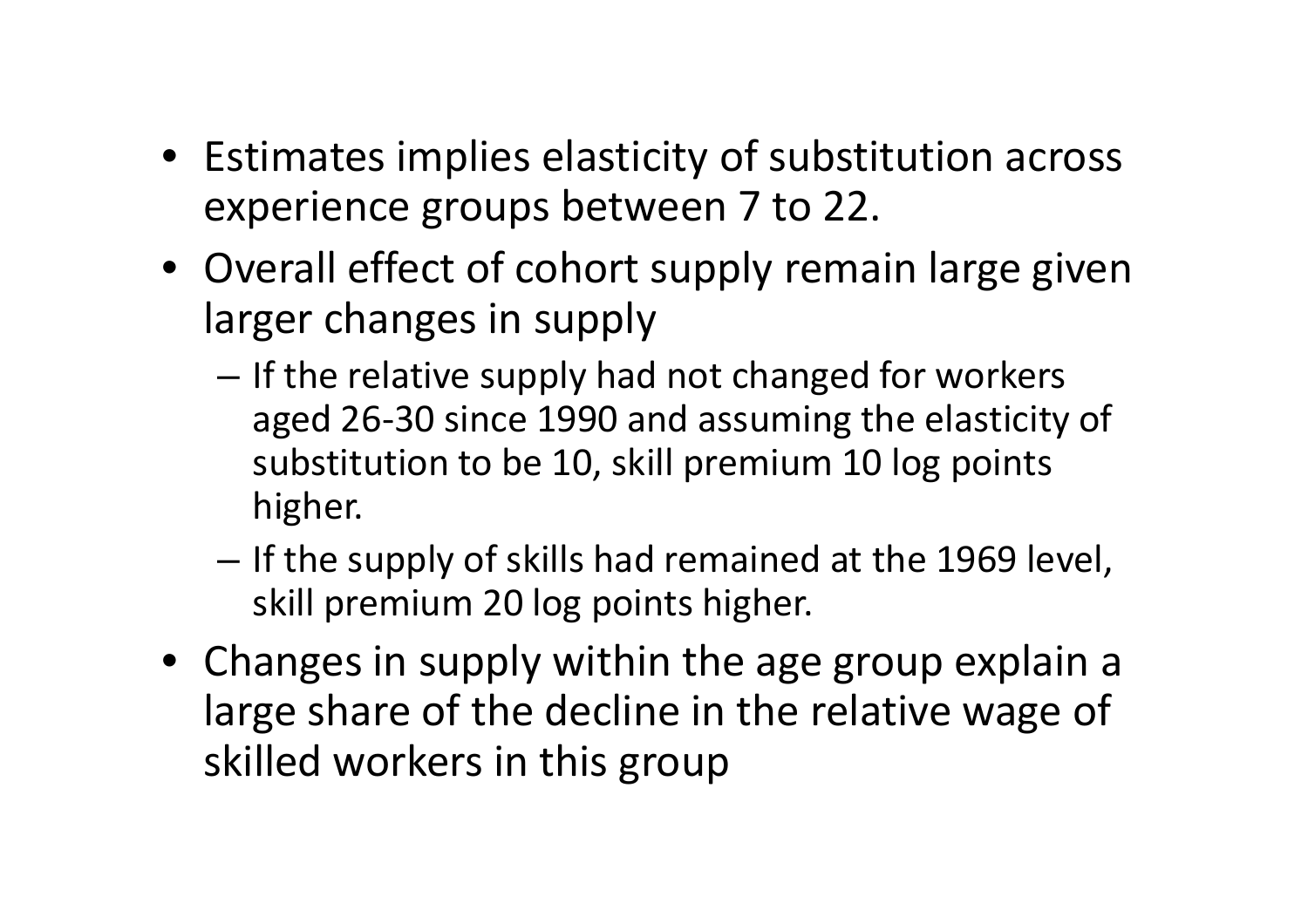#### Robustness

| Dependant Variable: University/less than High-School Wage Gap, |                |                |                |            |  |  |  |
|----------------------------------------------------------------|----------------|----------------|----------------|------------|--|--|--|
| by Cohort and Year (Men)                                       |                |                |                |            |  |  |  |
| A. LFS-FQP Data, Age 25-55, Experience groups, OLS Estimates   |                |                |                |            |  |  |  |
| Period<br>1968-2005<br>1968-2005<br>1990-2008<br>1990-2008     |                |                |                |            |  |  |  |
| Group Specific                                                 | $-0.107**$     | $-0.124**$     | $-0.092***$    | $-0.078**$ |  |  |  |
| <b>Relative Supply</b>                                         | (0.052)        | (0.057)        | (0.023)        | (0.022)    |  |  |  |
| N                                                              | 42             | 56             | 114            | 114        |  |  |  |
| Wage concept                                                   | Average        | Median         | Median         | Median     |  |  |  |
|                                                                |                | of employees   | of employees   | all indiv. |  |  |  |
| Imputation?                                                    | N <sub>0</sub> | N <sub>0</sub> | N <sub>0</sub> | 0 imputed  |  |  |  |
| Year and Group FE                                              | Yes            | Yes            | Yes            | Yes        |  |  |  |
| <b>Cells Definition</b>                                        | Exp            | Exp            | Exp            | Exp        |  |  |  |

- Robust to the exclusion of groups most affected by the minimum wage
- Similar results with the median
- Robust to the imputation of the wages of unemployed workers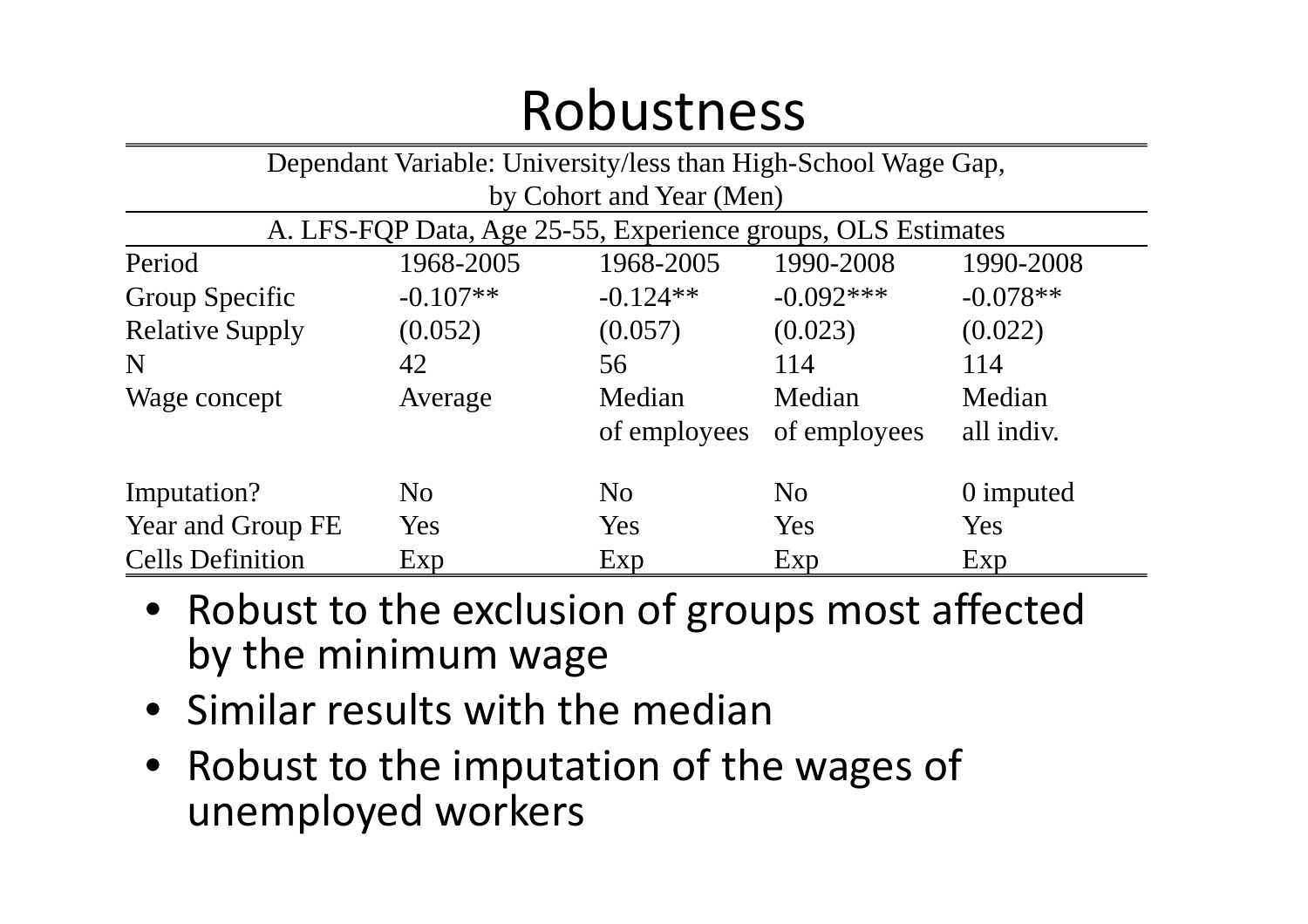| B. DADS-EDP Data, 1991-2008, Age 25-55, OLS Estimates                      |         |         |         |         |  |  |
|----------------------------------------------------------------------------|---------|---------|---------|---------|--|--|
| Cells definition: Experience groups                                        |         |         |         |         |  |  |
| $-0.159***$<br>$-0.145***$<br>$-0.124***$<br>$-0.125***$<br>Group Specific |         |         |         |         |  |  |
| <b>Relative Supply</b>                                                     | (0.017) | (0.018) | (0.014) | (0.014) |  |  |
| N                                                                          | 108     | 108     | 108     | 108     |  |  |
| Wage concept                                                               | Average | Median  | Average | Median  |  |  |
| Daily Wage<br><b>Full Year</b><br>Daily Wage<br>Sample<br>Full-year        |         |         |         |         |  |  |
| Year and Group FE                                                          | Yes     | Yes     | Yes     | Yes     |  |  |

- DADS EPD sample:
	- robust to the definition of wages: full-year or daily wages.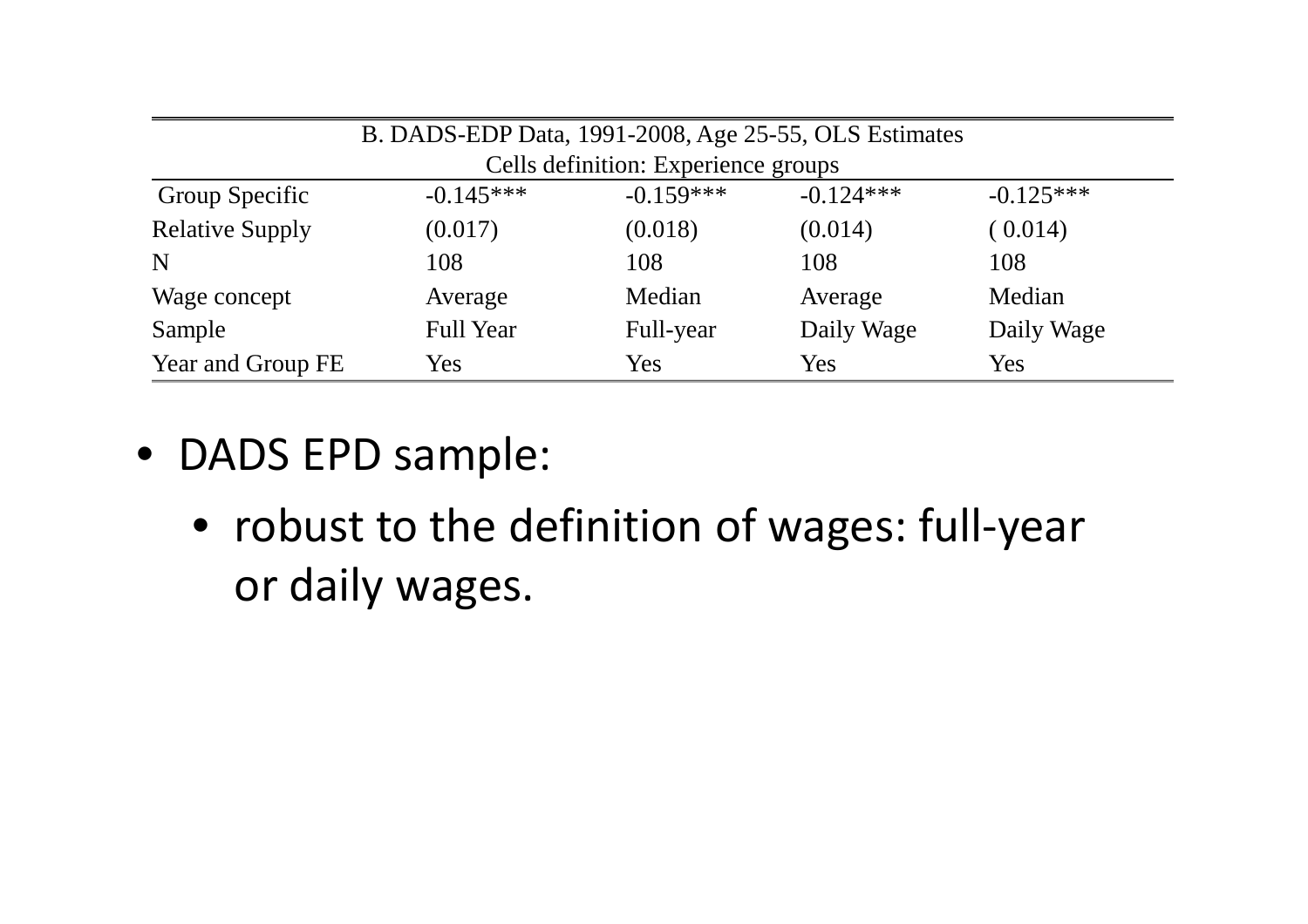### Additional tests

- No evidence of imperfect substitution within skill groups:
	- –No significant elasticity of subs between HS and Univ
	- – No significant elasticity between primary and secondary education
	- –Cannot reject perfect substitute
- No effects of taking into account payroll tax subsidies for unskilled workers
- No change if add women to the supply measure